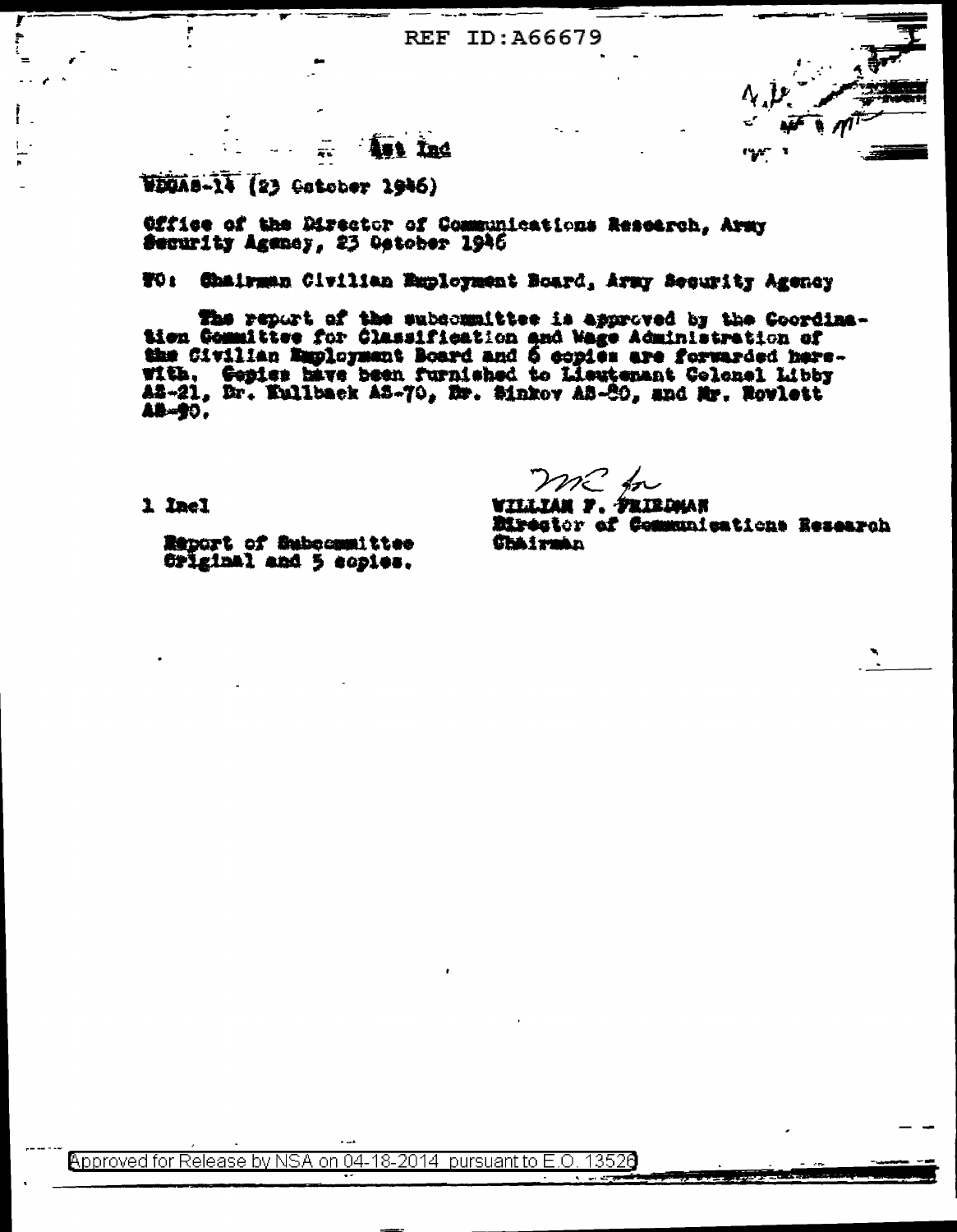**HEADQUARTERS ARMY SECURITY AGENCY WASHINGTON 25, D.C.** 

REF ID: A66679

23 October 1946

#### Report of Subcommittee of Coordination Committee **BUBJECT:** for Classification and Wage Administration of the Civilian Employment Board.

**TO:** 

W. F. Friedman. Chairman of the Coordination Communities

In accordance with instructions approved at a meeting 1. of the above named committee (Tab A), the subcommittee met at various times to consider the first item on its agenda, viz. Par. 3a of Tab A, "Study the problem (description of jobs as presented in the Position Allocation Manual for Graded Givilian Jobs in ASF Manual No. 204 of July 1945) and recommend adequate work descriptions and titles for occupational group series and  $c$ lasses."

2. The work in this item has now been completed. The manual was studied and all pertinent jobs associated with ASA activities were considered, disregarding standardized types such as typists, stenographers, etc. The results were carefully coordinated by each subcommittee member throughout his operating division and fully reflects the composite thinking of the division in all CASOE.

з. The types of jobs considered divide themselves into three categories.

Those already included in the manual which required no change. (See Tab B).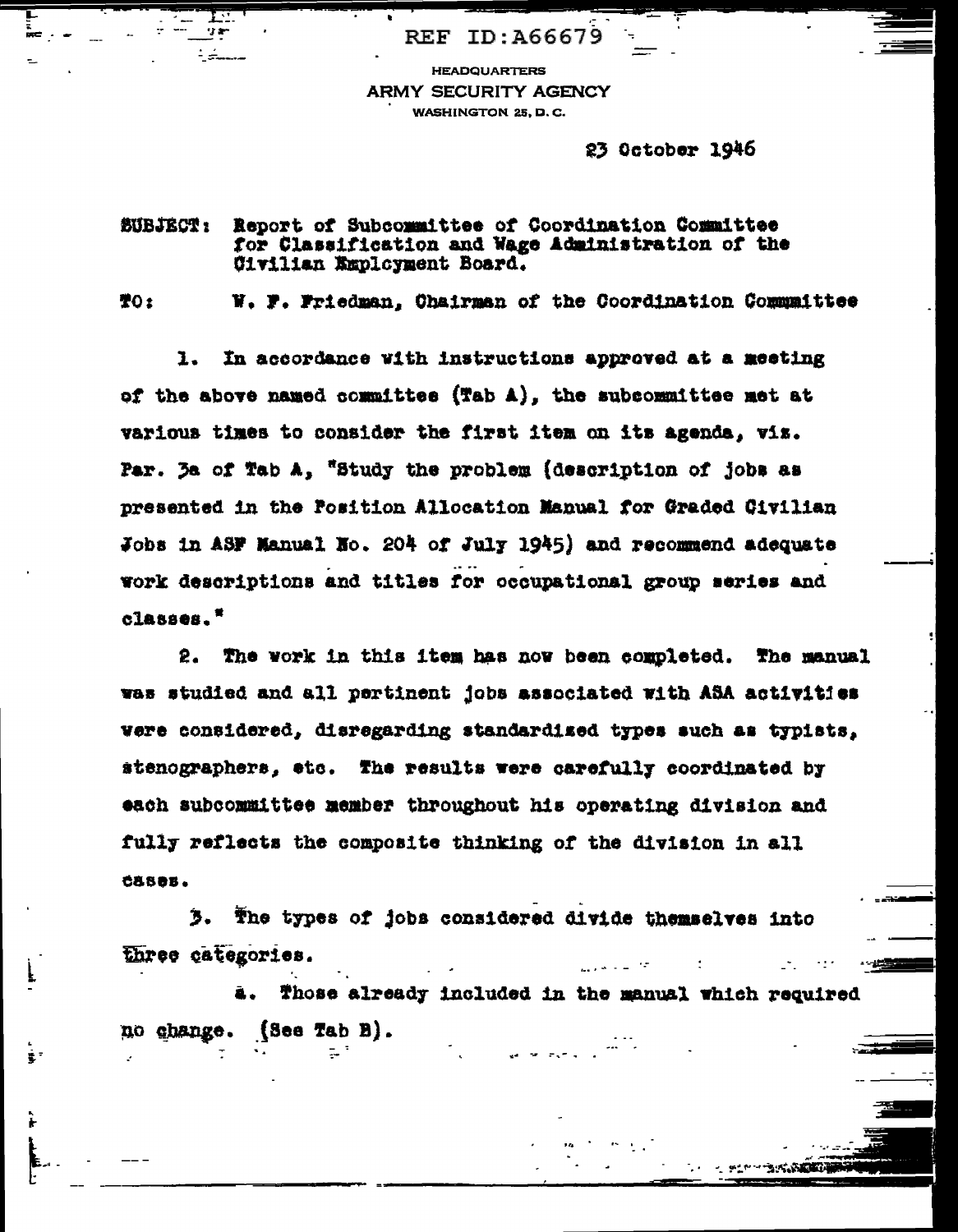| $\left\{ \begin{matrix} 1 \\ 0 \end{matrix} \right\}$ | Besistical Clarical Series CAF-1520-0                                           |
|-------------------------------------------------------|---------------------------------------------------------------------------------|
|                                                       | Semmunication Goding Series (Gode elerka)<br>-249-1610-0                        |
|                                                       | Hechanical Engineering Series P-\$68-0<br>Electrical Emmineering Saries P-340-0 |
|                                                       | Radio Ragineeriag Series F-880-0<br>Engineering Aide Series 27-810, 812-0, etc. |
|                                                       | Fhysical Seismes Administration Series P-1362-Q                                 |
|                                                       | Faysical Science Information and Weiting<br><b>Septies P-1366-0</b>             |
| $\overline{\bullet}$                                  | Editorial Asries CAF-1210-0                                                     |

t

÷

These included in the manual, the wording of  $\bullet$ which has been revised by the subscapittee. (See Tab C):

45.

÷

- $\binom{1}{2}$ Gryptanalytic Aids Series SP-
- Cryptography Series P-1318
- Gryptographic Clerical Series CAF-1630-0
- Signal Ragineering Series P-

Those mot included in the manual and which

regresent entirely new jobs. (Nee Tab D):

Gryptanalysia Saries F-Cryptemelytic Slericel Beries CAP-Tyeffic Analysia Beries P-Traffic A alyais Aide Series SP-<br>Traffic Akalaysia Clerical Series GAP-Gwyptographic Aide Series SP-Orpptologie Engineering Saries P-Bigmal Intercept Enginsering Series P-Oryptologic Research Series P-Gryptologie Administration Series F-[10]

 $\mathcal{L} \subset \mathbb{R}^{2 \times 2}$  ,  $\mathcal{L} \subset \mathbb{R}^{2 \times 2}$ 

77.E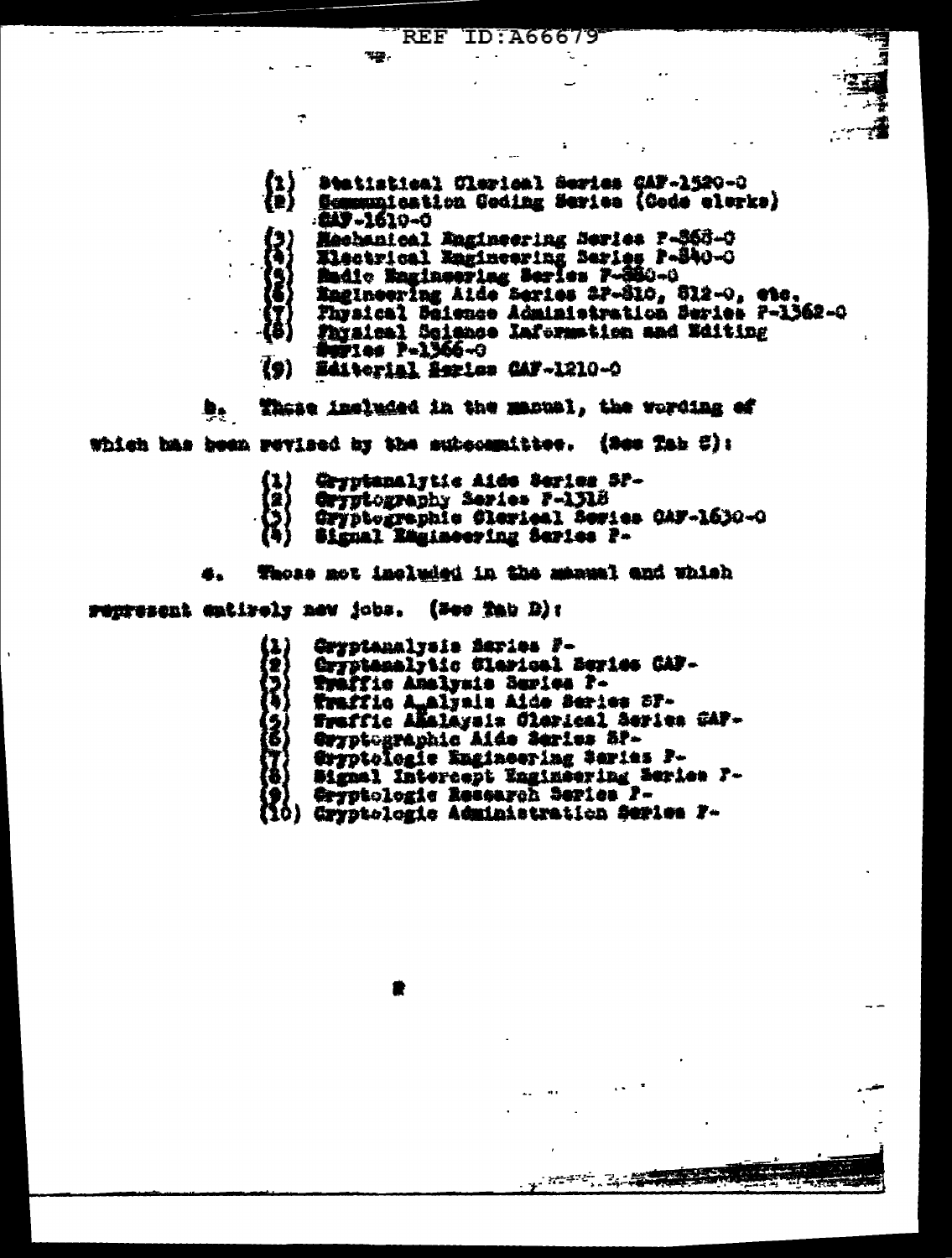$\mathcal{L}^{\text{max}}$  and

 $\sim 10$ 

4. It is recommended that the changes indicated in Pay. No. and the new titles and descriptions shown in Pay. De be approved by the ABA and forwarded to the Citil Service euthorities for adoption in its Pealtica Allocation Manual.

3

しょうそう

 $\sim 10^{-1}$ 

 $\mathbb{R}^+$ 

WILFRED C. WASHOON Captain, Signal Corps<br>Mamber-From Security Division

**CCACK THANK** amustadi

 $\mathbf{r}$  .

CHARLES R. MAYER Member-from R & D Division

MAURICE R. CUMBS Gaptain, Signal Corps<br>Munder-from Operations Div.

4 Incla

Ŧ تتیر

 $\mathcal{L}_{\text{max}}$ 

A. Einutes of Mecting, 17 May<br>B. See Mescriptions (unchanged)<br>S. See Descriptions (changed)<br>D. Sch Descriptions (new)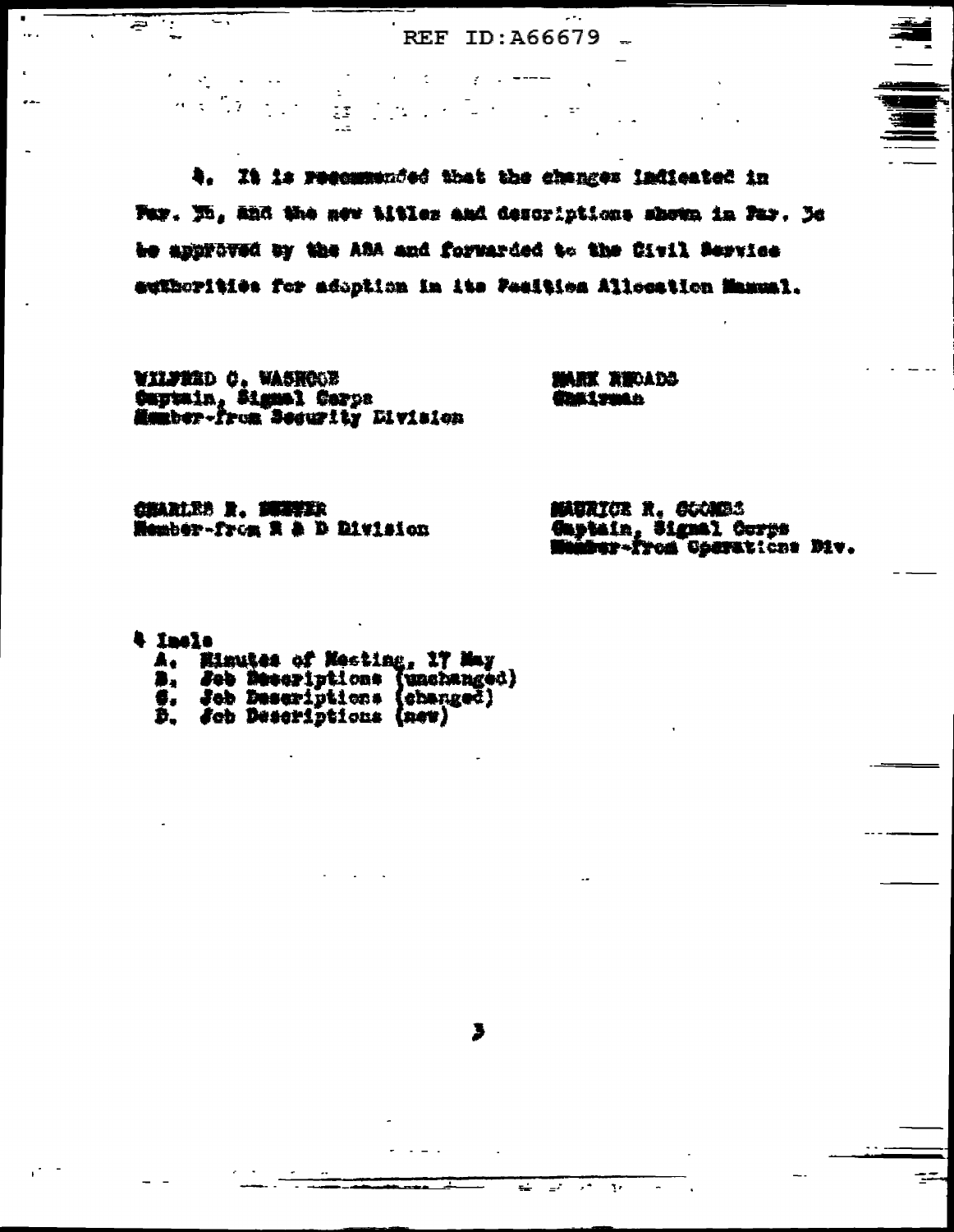COORDINATION COMMITTER SOR CLABBIFICATION AND WACK ADMINISHATION

Miautes of Meeting Meld 17 May 1946

1. The first meeting of the Coordination Committee for<br>Classification and Wage Administration was held this date in<br>Room 117, Headquarters Building, at 1500 hours. The following **TATO STOLENE!** 

> Mr. V. F. Friedman, Chairman<br>Lt. Gol. R. T. Walker, ASA Staff<br>Colonel S. Eullback, R & D Division<br>Lt. Spl. H.L. Clark, Security Division<br>Mr. F. B. Rovlett, Intelligence Division Gaptain W. C. Washeco, Security Bivision<br>14. P. A. Klamp, Intelligence Bivision<br>20. D. G. Starlin, Personnel & Training Branch<br>20. Mark Encads, Office of the Birector of Gemmunications Research

2. The Committee met in pursuance of the following charter:

"I. At a meeting of the Givilian Employment Board 19 April 1946. It was requested by Board members that a Coordination Committee be established to eensider the problems of basic alignment of positions in this Agency with those comparable in other egencies.

"I, The purpose of the committee would be to to set purpose of the committee would be in keeping with the type of work done on specialized jobs and sourcinate these with other agencies. It would also make a study of comparable positions in other<br>agencies to see that the allocation of such posi-Mons at this Agency are in keeping with those slav-WASTO.

"B. It was suggested that Mr. Priedman be appointed shairman and that the chairman select the memebers uf the committee. The committee would be composed of mot more than five nor less than three members.

54. The suggestion of the Board is herewith forwarded for review."

/s/ D. GIENE STARLIN Eaployment Board

 $\sim$ 

 $\epsilon^{\pm}$ 

**Realer I a T Branch** Approved ECR - 30 Apr\*

κô,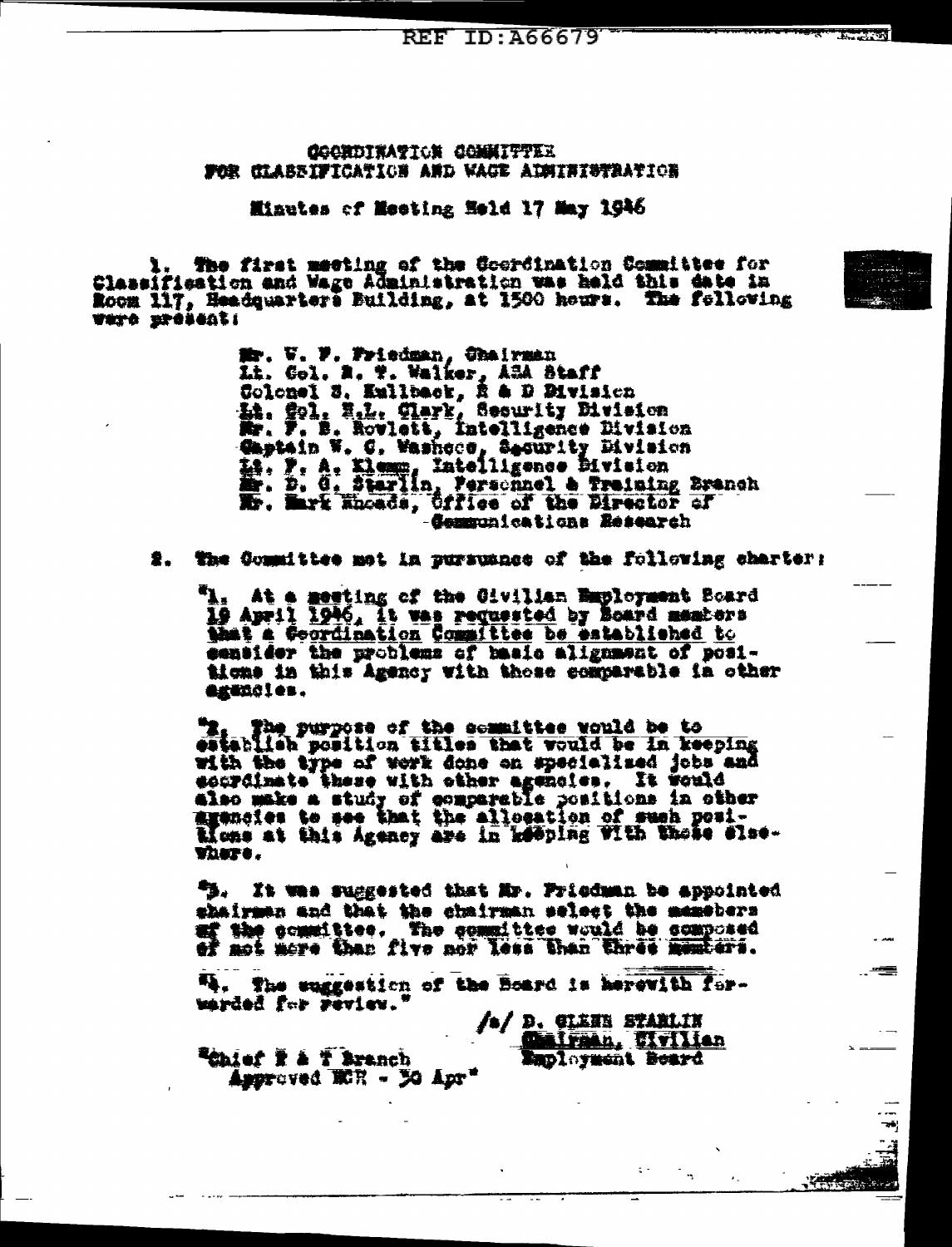3. Considerable discussion ensued as to the poor descriptions of jobs as presented in the Position Allocation Manual for Graded Civilian Jobs (ASF Manual 204). It was agreed that a subcommittee should be appointed to:

Ţ

 $\mathbf{r}$  and  $\mathbf{r}$ 

 $\tilde{\mathbf{r}}$ 

a, Study the problem and recommend adequate work desscriptions and titles for occupational groups, series and classes.

b. Review the job descriptions in force at present in the various divisions and make recommendations for such changes as are deemed necessary. (Specific attention was to be paid to uniformity throughout the Agency and to concentrate only on those jobs that are peculiar to the work of the Agency, disregarding standardized types such as typists, stenographers, etc.)

Coordinate and compare with other agencies to see that the allocations of positions at this Agency are in keeping with those elsewhere.

d. Review, Army MOS and SSN numbers so as to bring consistency between civilian and military job specifications, and make necessary recommendations.

Make the studies outlined above for graded positions first, and then proceed to ungraded positions.

4. The members of the sub-committee were named by the Chairman as follows:

> Mr. Mark Rhoads, Chairman Captain W. C. Washcoe, Security Division Captain O. R. Deeter, R & D Division Lt. F. A. Klemm, Intelligence Division

> > شقوط وأرز

- (NOTE 1: Lt. Col. Walker did not think it necessary to appoint a member from the ASA Staff.)
- (NOTE 2: Mr. Starlin offered his services and that of the Fersonnel and Training Branch to the sub-committee on a consultative basis.)

The committee then adjourned to await a report from the 5. sub-committee.

> WILLIAM F. FRIEDMAN Director of Communications Research Chairman. Coordination **Communitiee**

- 2 -

F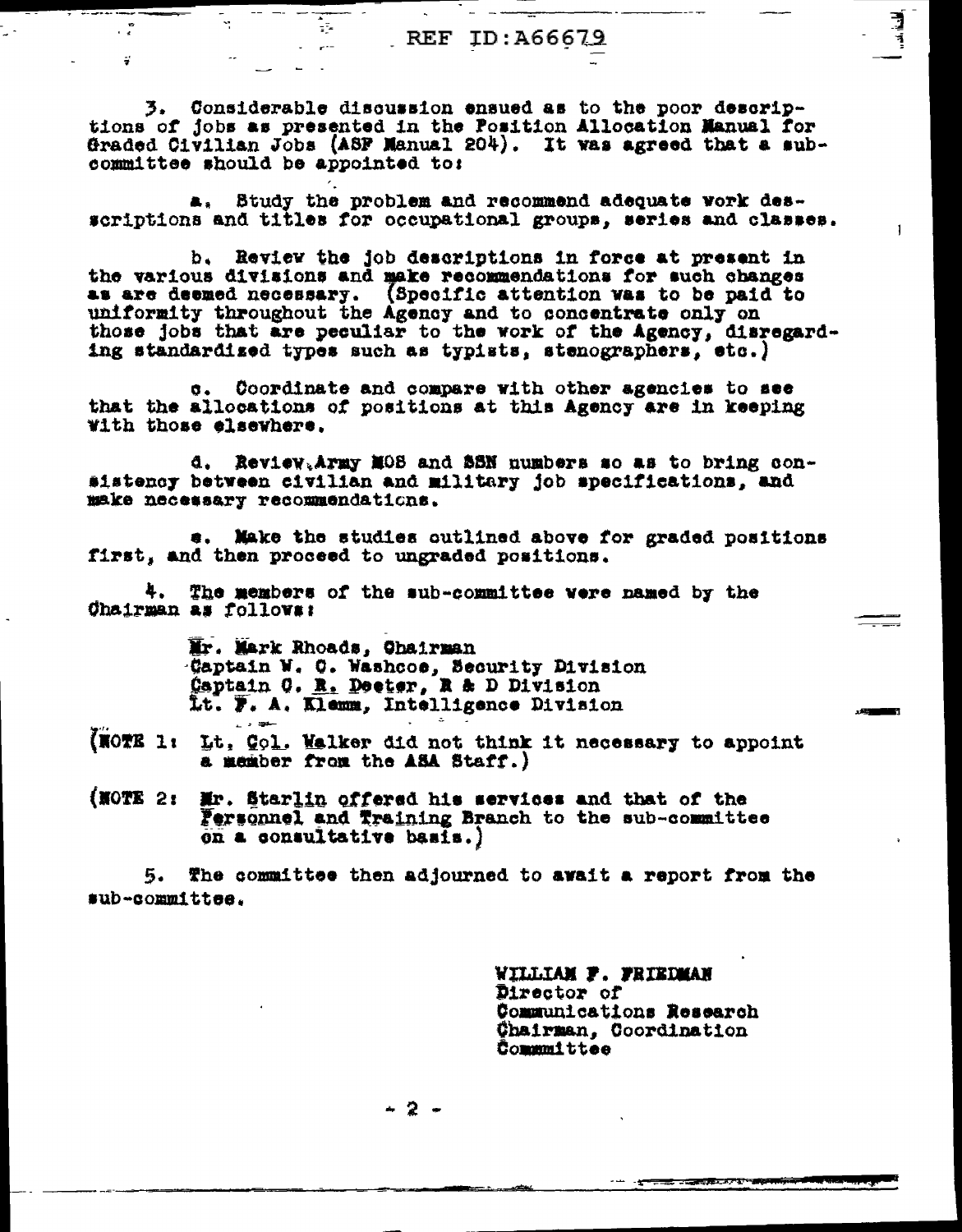#### STATISTICAL CLERICAL SERIES

#### **CAP-1520-G**

This series includes all classes of positions the duties of Which are to administer, supervise, or perform statistical elerical work involved in collecting, compiling, verifying, or amalysing statistical data, in making computations based thereem, in preparing and presenting such data for use in connection with or as the basis for reports, or other work requiring a knowledge of statistical methods.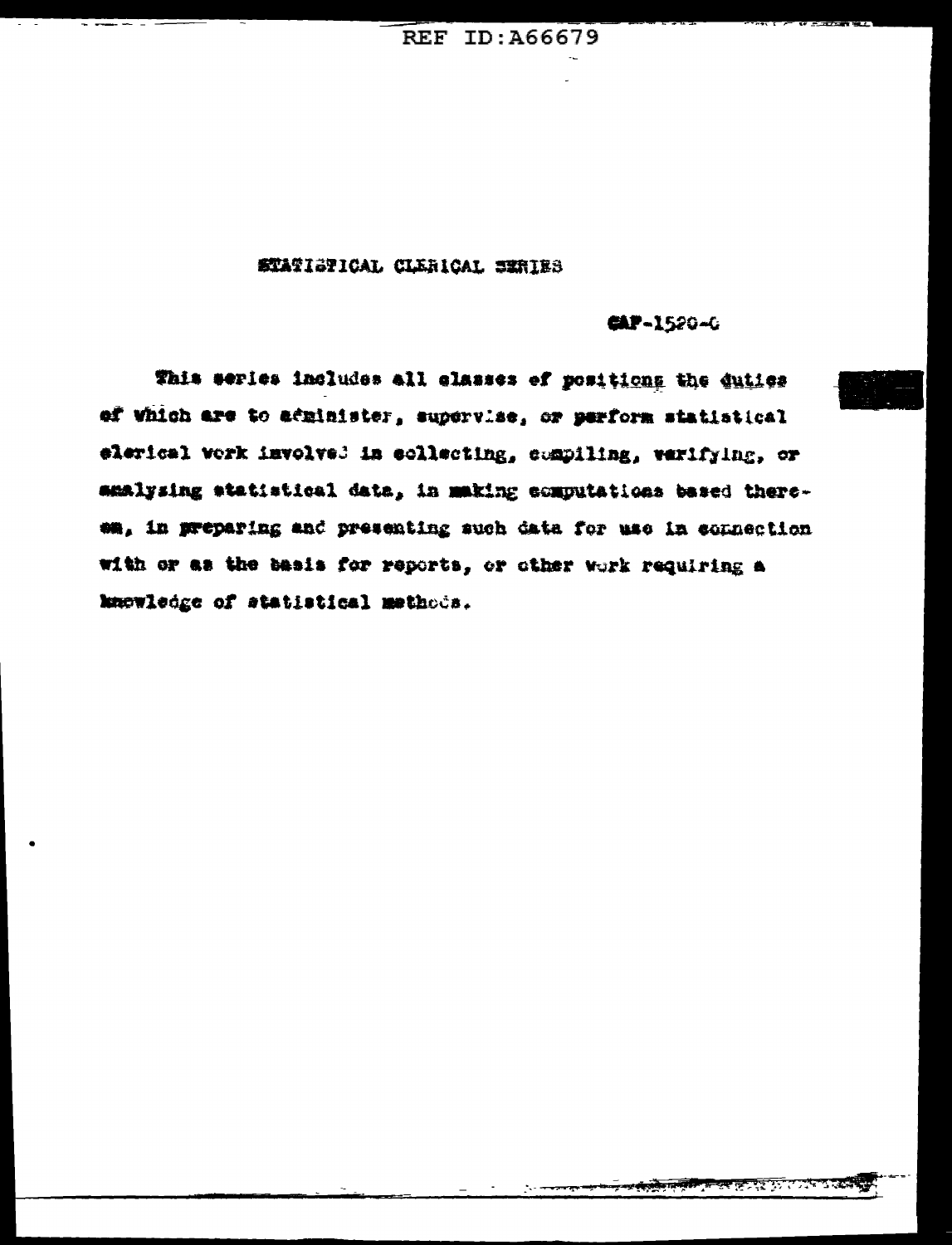÷.

 $\overline{\phantom{a}}$ 

 $\frac{1}{\epsilon}$ 

#### COMPURICATIONS CODING SERIES  $(0000 \text{ Given})$ **CAP-1610-0**

This series includes all classes of positions the duties ef which are to supervise or perform work involved in energing, descding, wholphoring, or deciphering telegrams, radiograms, or other confidential communications.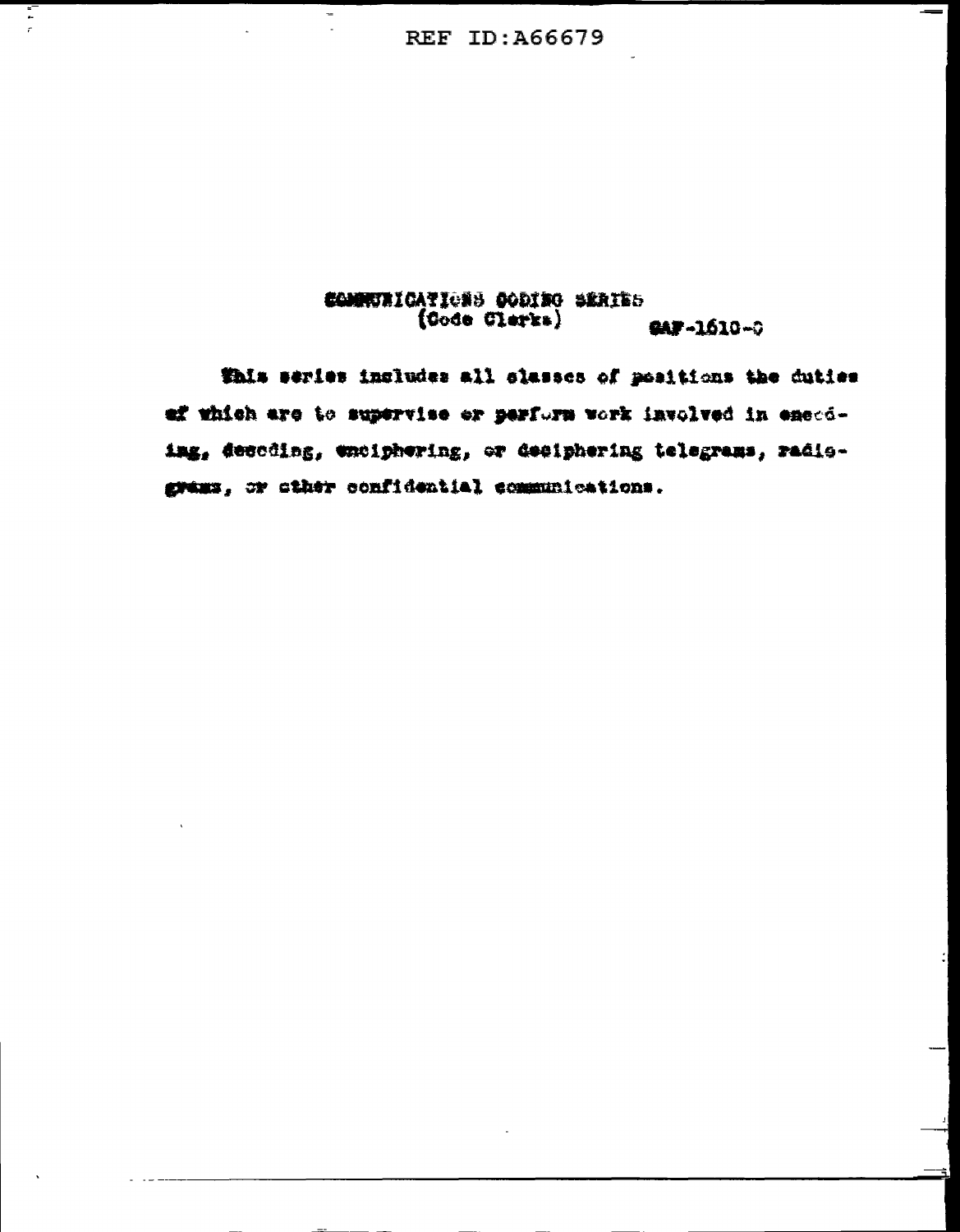#### **MECHANICAL FROIHERRING SERIES**

 $7 - 363 - 0$ 

This series includes all elasses of pesitions the duties of which are to advise on, administer, supervise, or perform research or other professional and seientific work in the design, construction, procurement, installation, operation, maintenance, testing, or inspection of mechanical apparatus and equipment.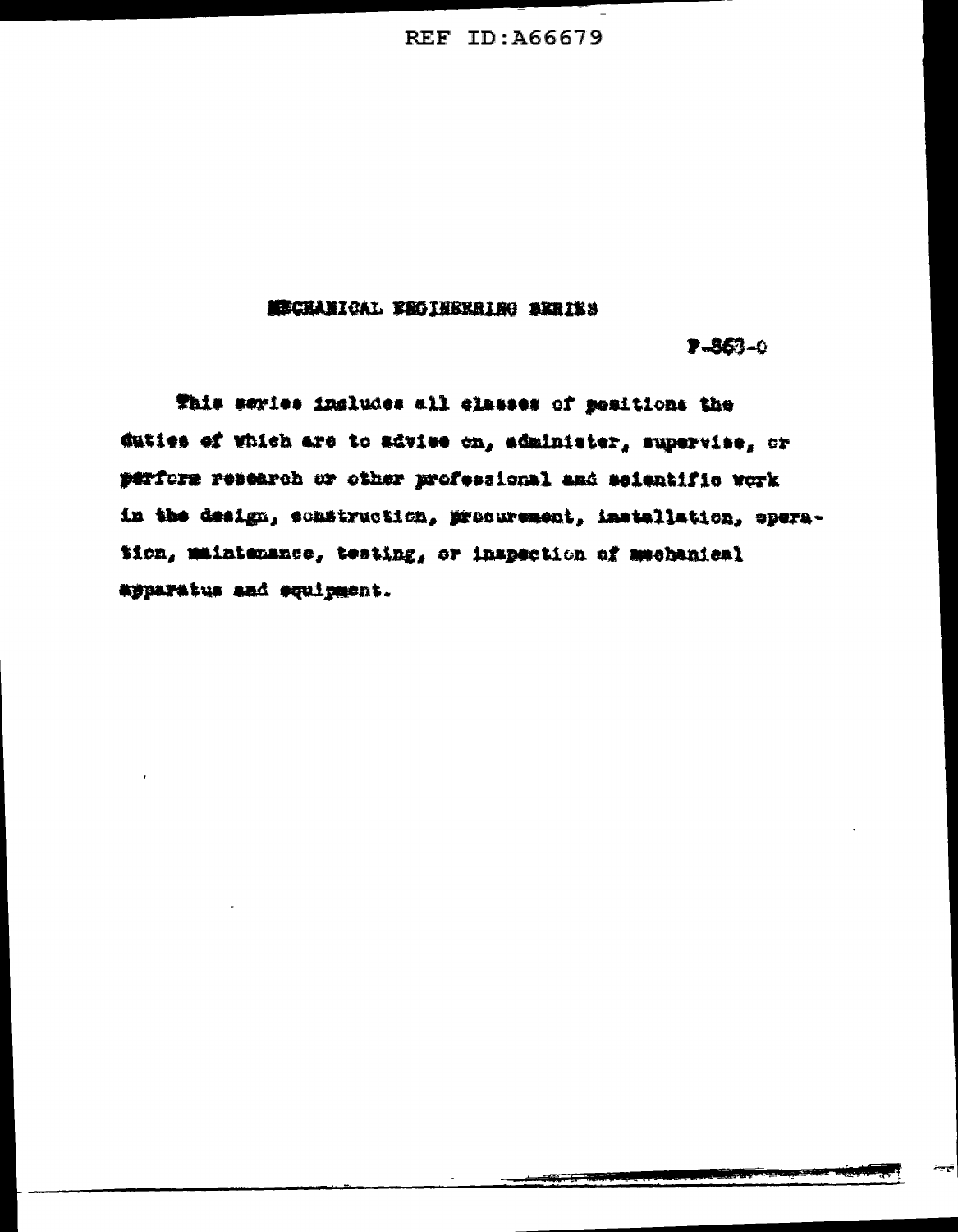# KLACTRICAL ENGINEERING SERIES

 $-310 - 0$ 

This series includes all classes of positions the duties of which are to advise on, administer, supervise, or perform research or other professional and seientific work in the maintenance of electrical equipment, apparatus, and plants.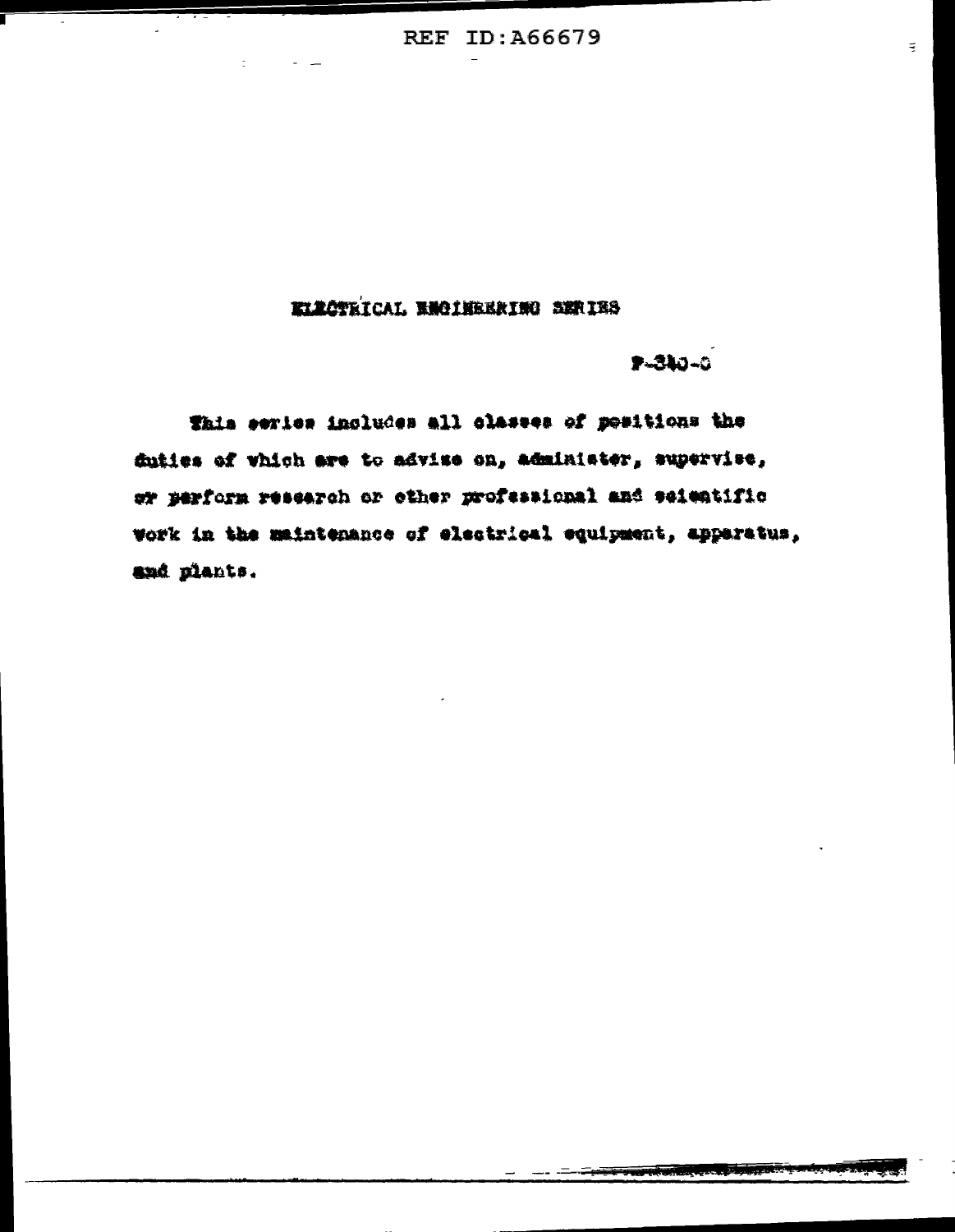#### MADIO RUOINEERINO SERIES

#### $P - 880 - 0$

This meries includes all classes of positions the duties of which are to advise on, administer, supervise, or perform research or other professional and scientific vork in the design, construction, operation, maintenance, investiagtion, inspection, or testing of radio stations and equipment, or in the study of radio phenomena in engineering projects.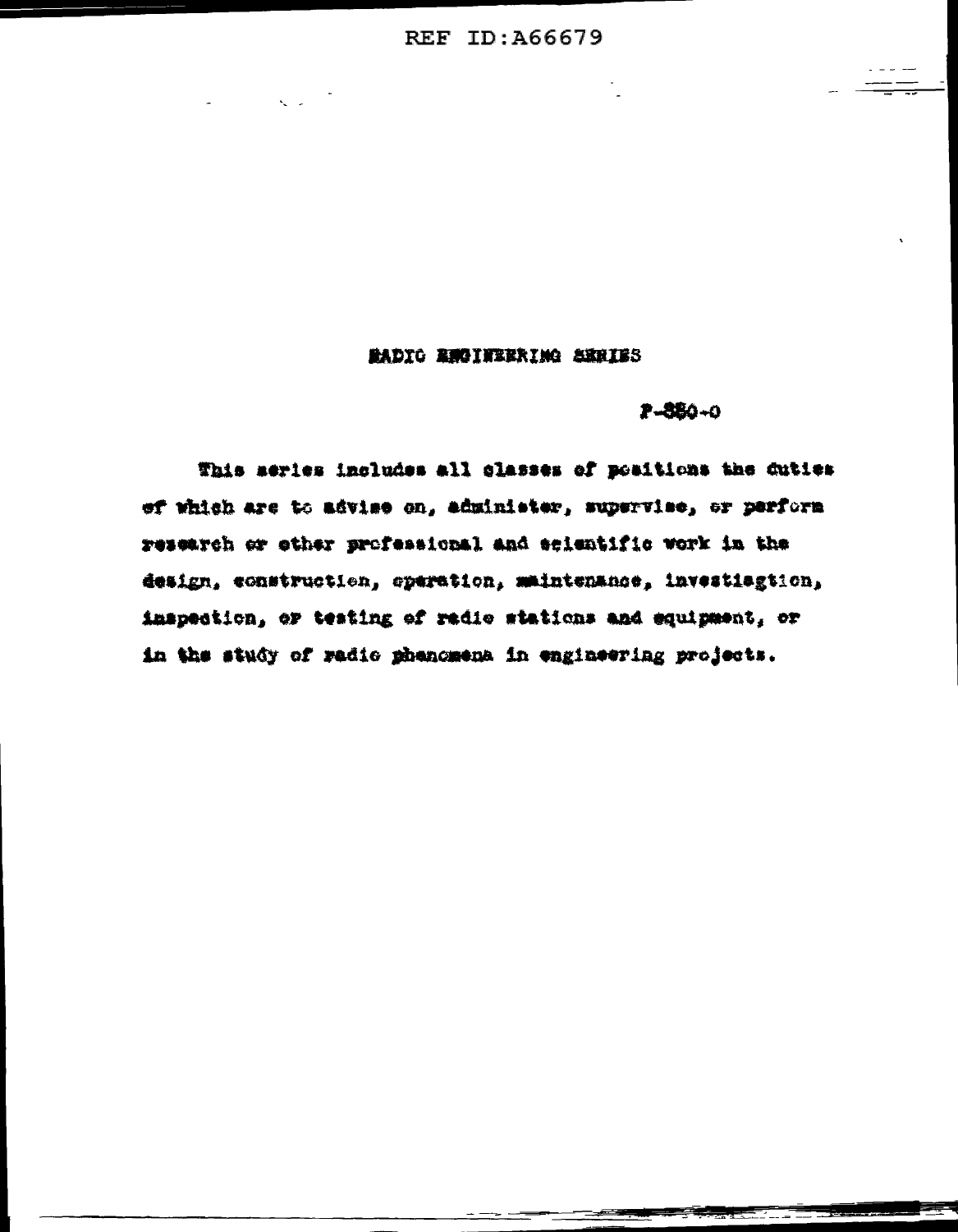#### **ENGINEERING AIDE SERIES**

#P-810,812-0, ato

This series includes all slasses of positions the duties of which are to supervise or perform work which is incident, subordinate, or preparatory to eas or more branches of engineering.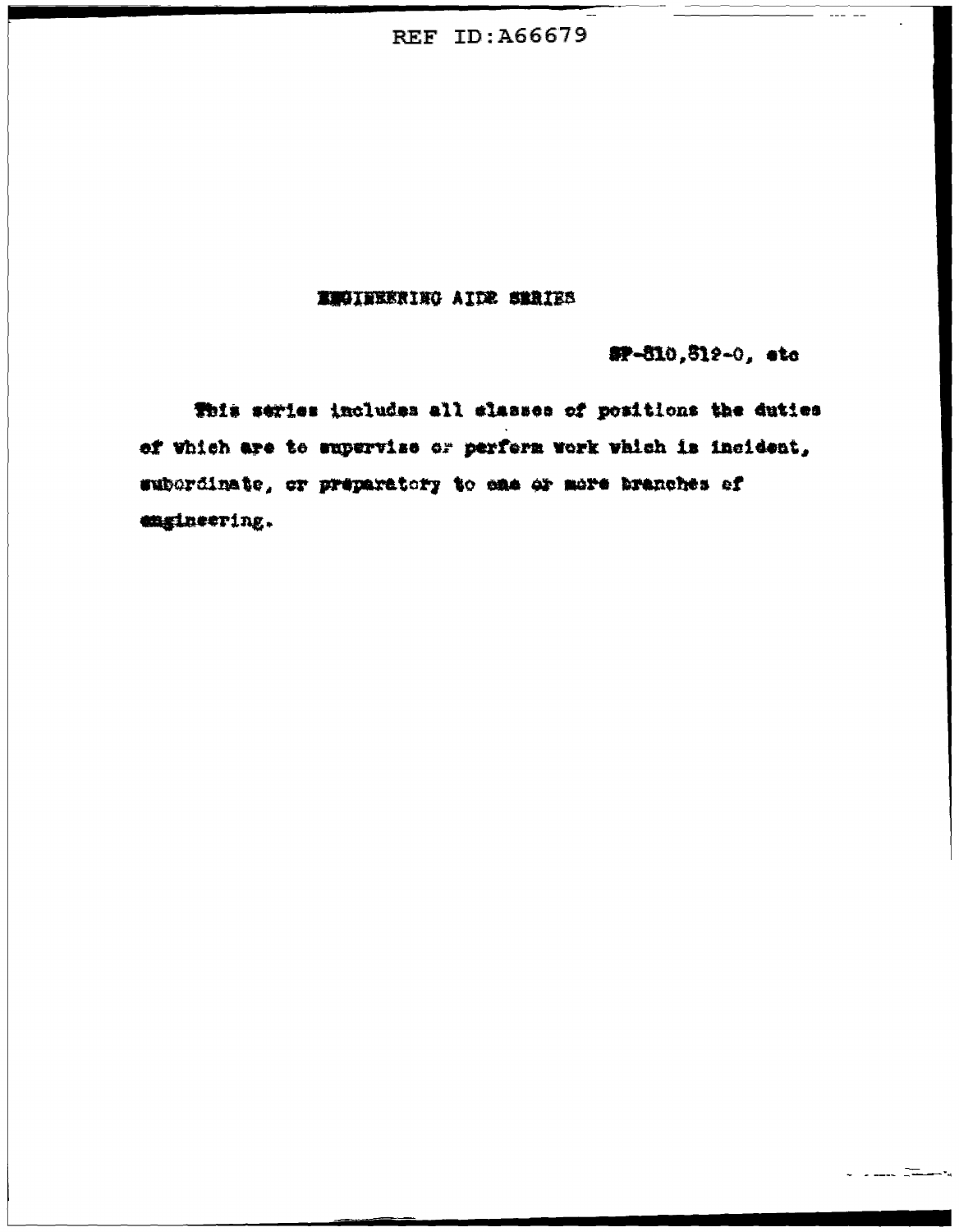# FETBICAL SOTEMOE AINITEISTRATION SERIES

# $2 - 1362 - 0$

This series includes all classes of positions the duties of Which are to perform such professional work in the administration, direction, and control of seientific activities as is not properly allicable to ether series ef this group.

(use for eartain executive jobs)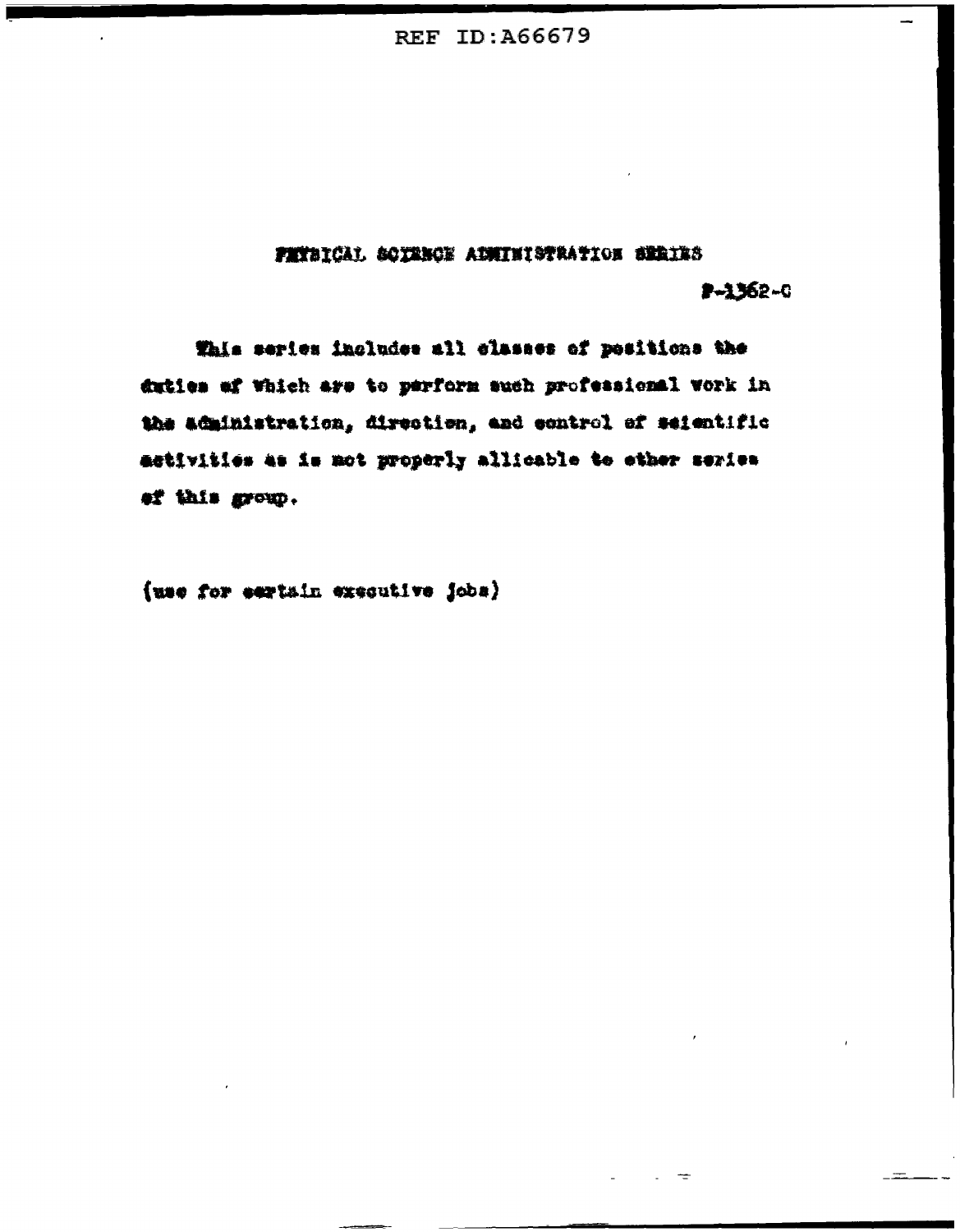PHYSICAL SGIBNON INFORMATION AND EDITING SERIES  $2 - 1366 - 4$ 

Whis series includes all classes of positions the duties ef which are to advise on, administer, supervise, or perform professional and selentific work in the writing, editing, and preparing for publication of pariodicals, reports, bulletins, eiroulars, or grose reports on physical science subjects.

(for writers of technical, operational and maintenance manuals)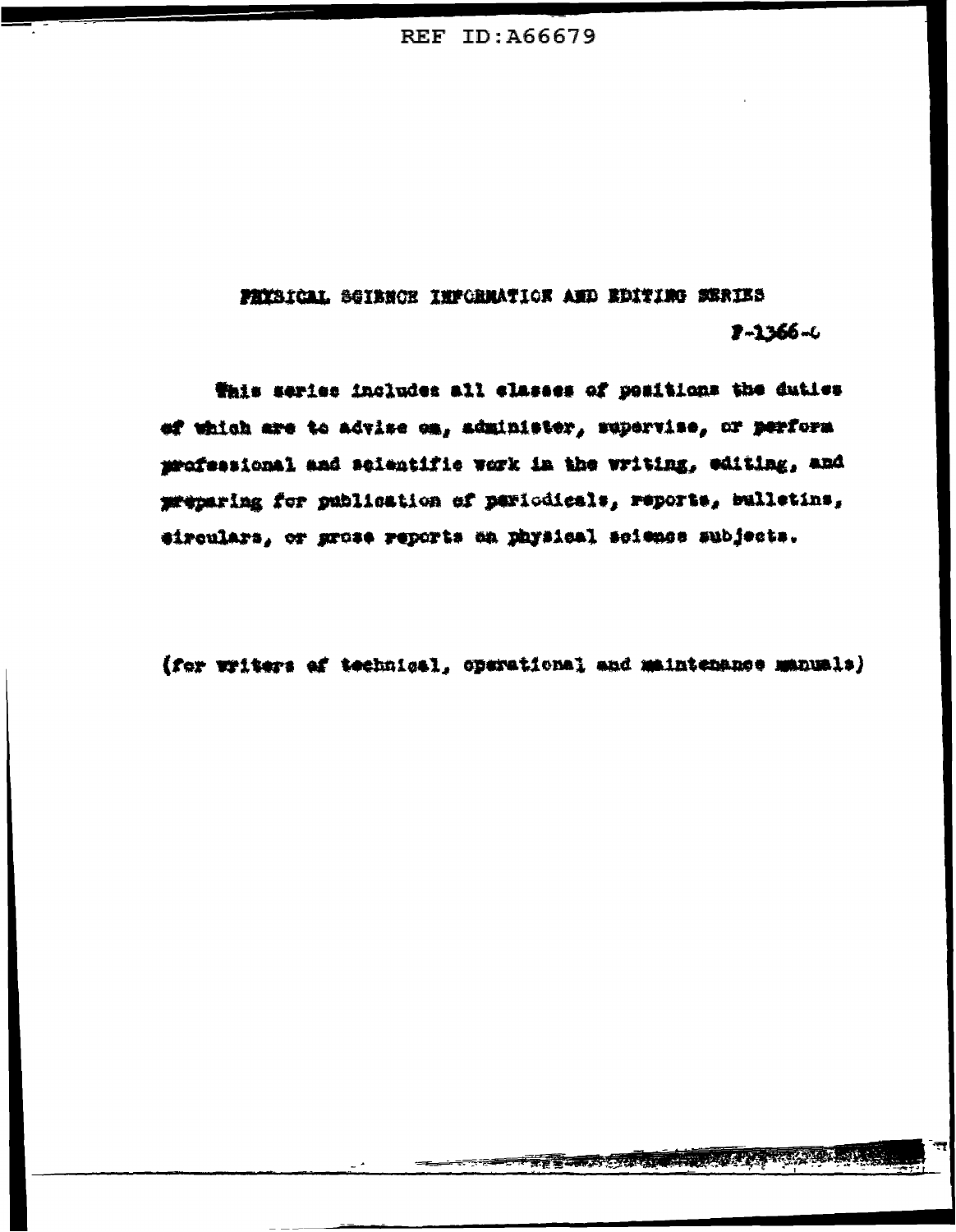REF ID: A66679

#### **EDITORIAL SEBIES**

(4) - 1210 - 0

 $\mathbf{r}$ 

This meries includes all classes of positions the duties of which are to administer, supervise, or perform #ditorial vork not requiring a seientific or prefessional knowledge of a particular field, but involving such duties as editing, revising, and rewriting manuscript to be printed or etherwise duplicated; verifying tables, citations, and references; preparing title pages, tables of wontents, and indexes; laying out copy for the printer; weading and revising galley and page proof; performing the mesessary research work for and writing pamphlets, bulletins, reports, booklets, procedure manuale, er ether material, waumlly of a semi-technical mature, for formal publication; or rewriting technical material in popular style for such publication.

(fer routine "editorial clerks")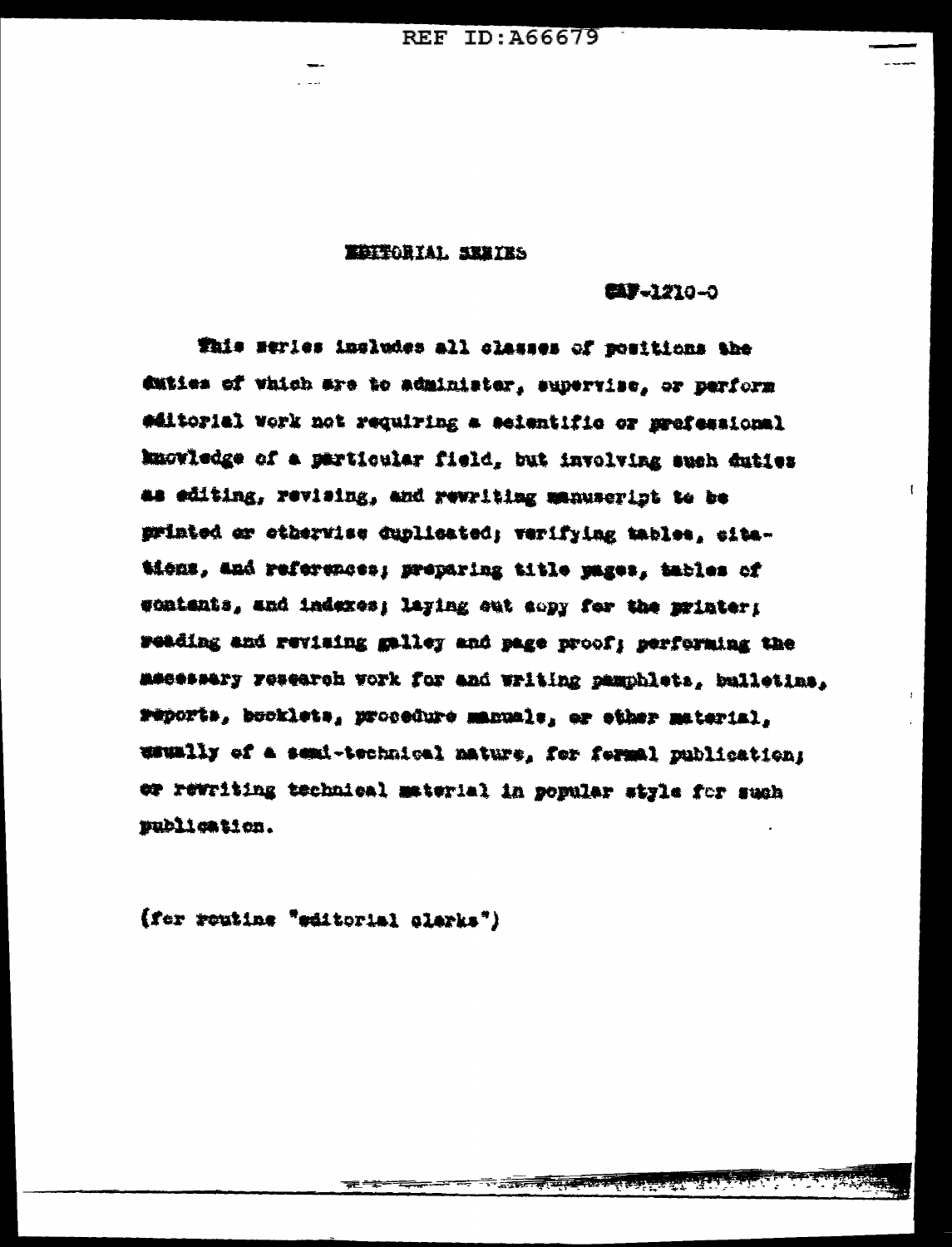#### GRYPTANALYTIC AIDE BERIES

67

ЦĪ.

This eeries includes all classes of positions the duties of which are to supervise or perform subordinate professional and scientific vork in the field of eryptsmalysis, including the analysis and solution of codes and eiphers and the study and analysis of pertinent information in connection therevith.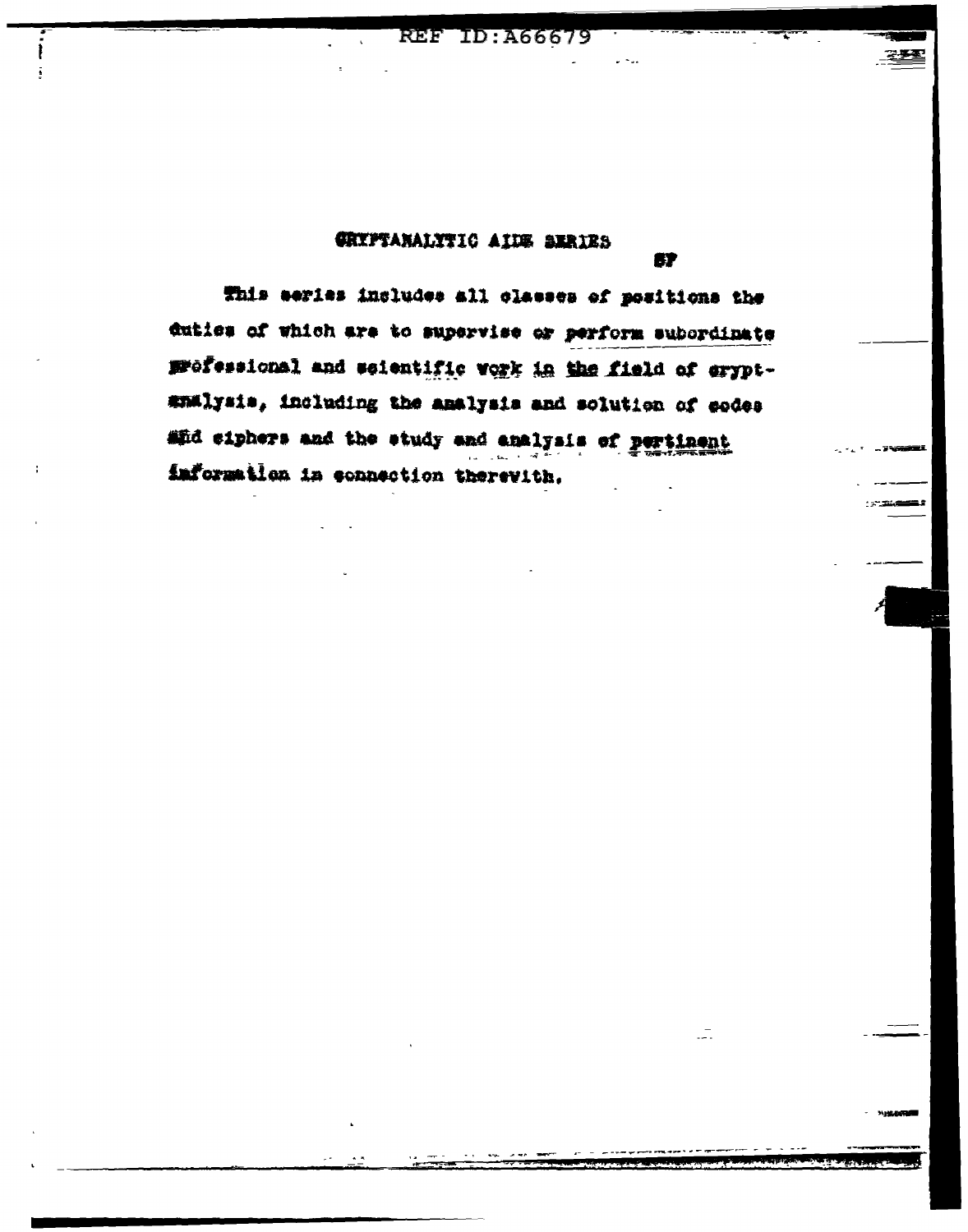#### **AYFTCORAPHY BEATES**

**ALL KEY DEEP** 

This evries includes all classes of positions the diffici of which are to advise on, administer, repervise er portorn versaven er alher professional und salentific were in the senstruction of codes and siphers, the developmunt of procedures for the use of sades and eighers, and the supervision of the use of codes and sighers, or in the design, development, testing, and uperation of new and improved cryptocommunications systems, methods, and techniques.

(Major change is to eliminate the "cover-all" references to indicate that these people "engineer" equipment.)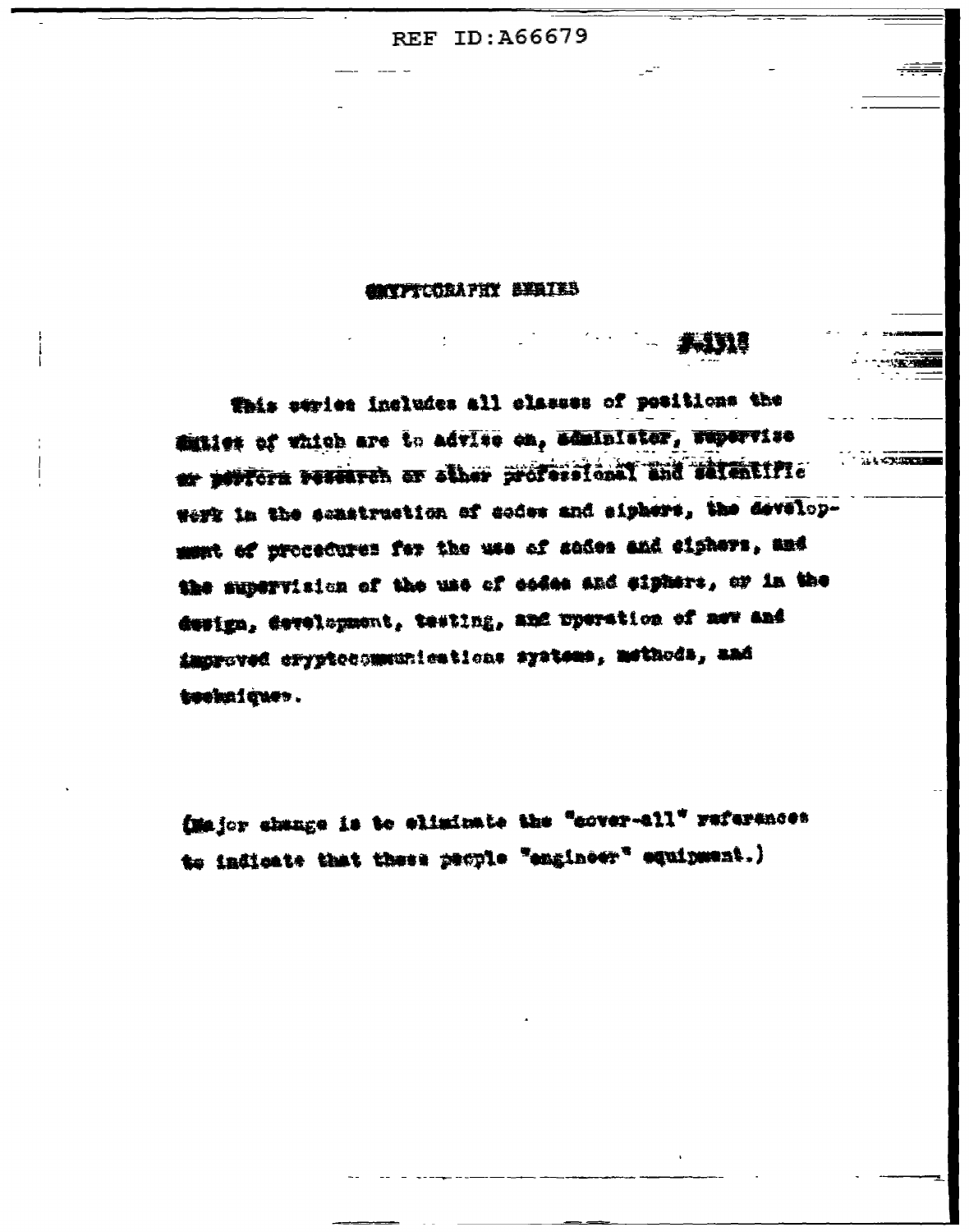# **CRITCORAPHIO CLERICAL SERIES**

**ELF-1530-0** 

This series includes all classes of positions the duties ef which are to supervise or perform clerical werk involved in the construction of codes and eighers, the development and preparation of prosedures for their use, and the supervision of the use of codes and clphwre.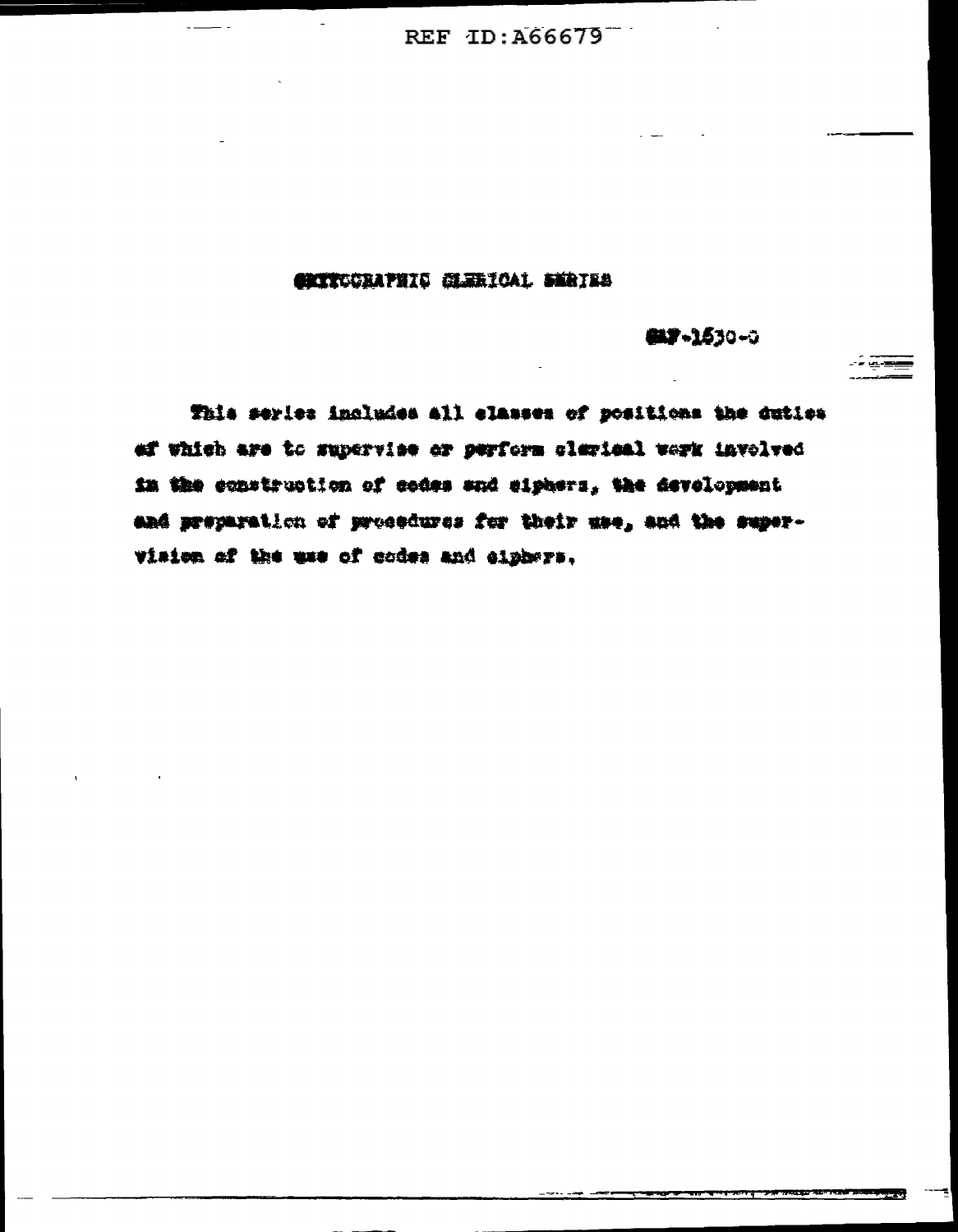#### **ATORAL BESINGGRING SHRIES**

This series includes all classes of preitions the duties of which are to advice on, administer, supervise, or perform research or ether professional and seientific work in the investigation of signal engineering projects including these involving communications security squipments, or the maintenance of aignal engineering equipment including security equipment, such as radio, telephone, telegraph or eable.

 $=$  $=$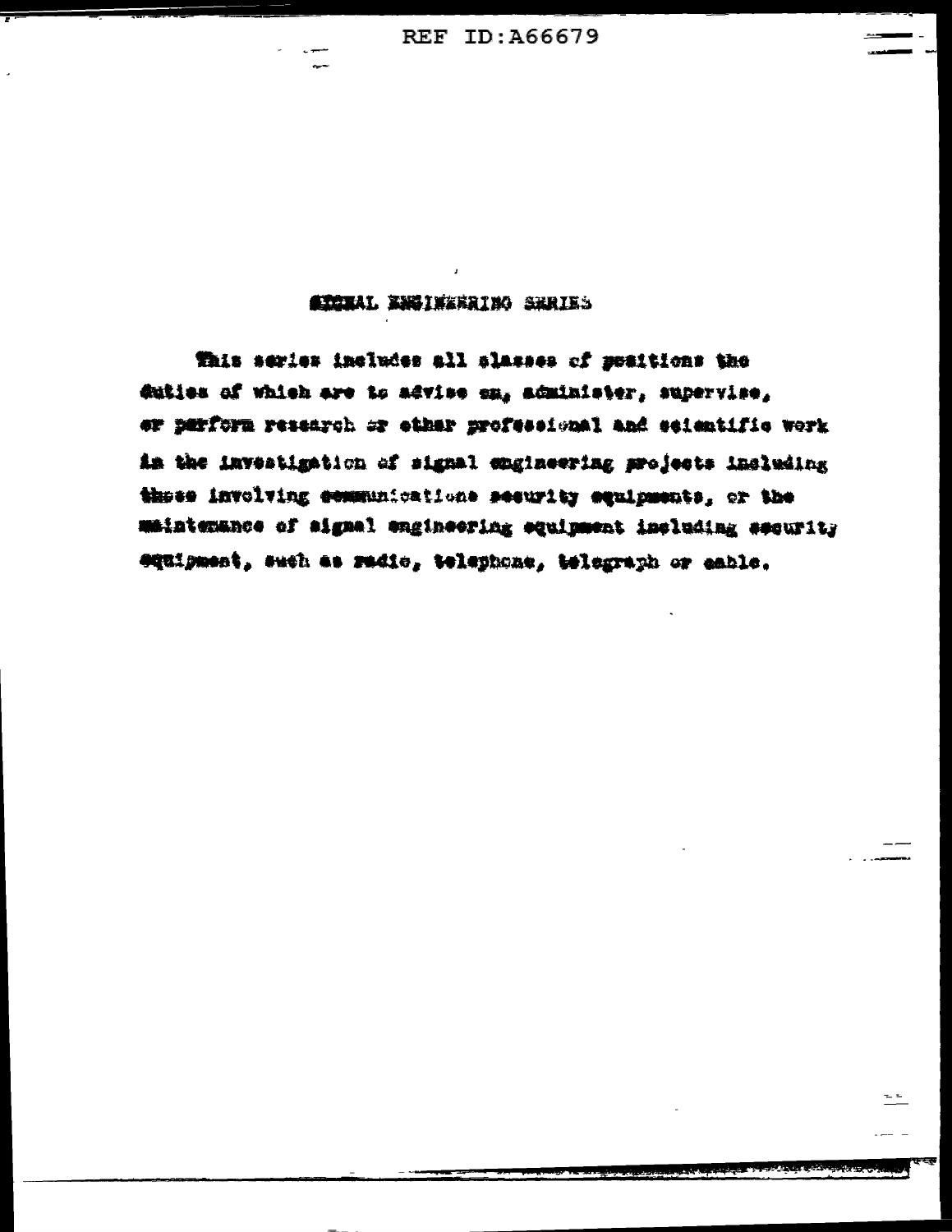$\frac{1}{4}$ 

博

Ť

 $\overline{1}$ 

**FEETPY** 

#### **CHYPTARALYSIS SERIES**

 $\bar{\gamma}$ 

 $\frac{2}{3}$ 

 $\overline{\phantom{a}}$ Ē ļ.  $\tilde{\epsilon}$ Y,

 $\begin{picture}(220,20) \put(0,0){\vector(0,1){10}} \put(15,0){\vector(0,1){10}} \put(15,0){\vector(0,1){10}} \put(15,0){\vector(0,1){10}} \put(15,0){\vector(0,1){10}} \put(15,0){\vector(0,1){10}} \put(15,0){\vector(0,1){10}} \put(15,0){\vector(0,1){10}} \put(15,0){\vector(0,1){10}} \put(15,0){\vector(0,1){10}} \put(15,0){\vector(0,1){10}} \put(15,0){\vector($ 

This series includes all classes of positions the duties of which are to advise on, administer, supervise, er perform research or ether professional or soientific work in the field of eryptanalysis, including the amalysis and selution of codes and eiphers and the study and analysis of pertiaent information in connection therewith.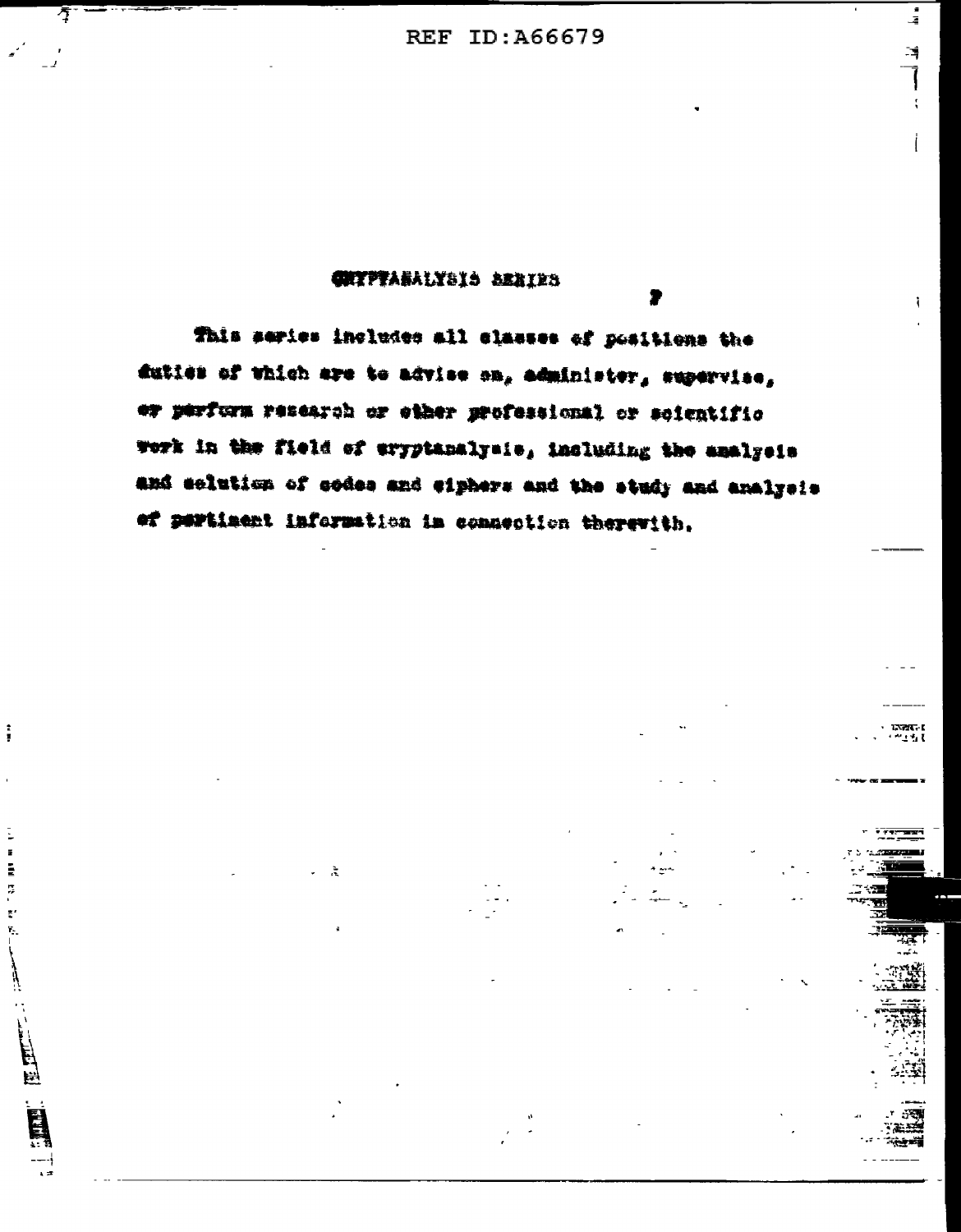ಯ ಮಾಡಿದ

# CHYPTANALYTIC GLARICAL SERIES

This series includes all classes of positions the duties of which are to supervise or perform elerical work #mvolved in desuding and desiphering messages transmitted in solved nodes and ciphers, or to supervise or perform other elerical werk incident to the analysis or solution, of codes and eiphers.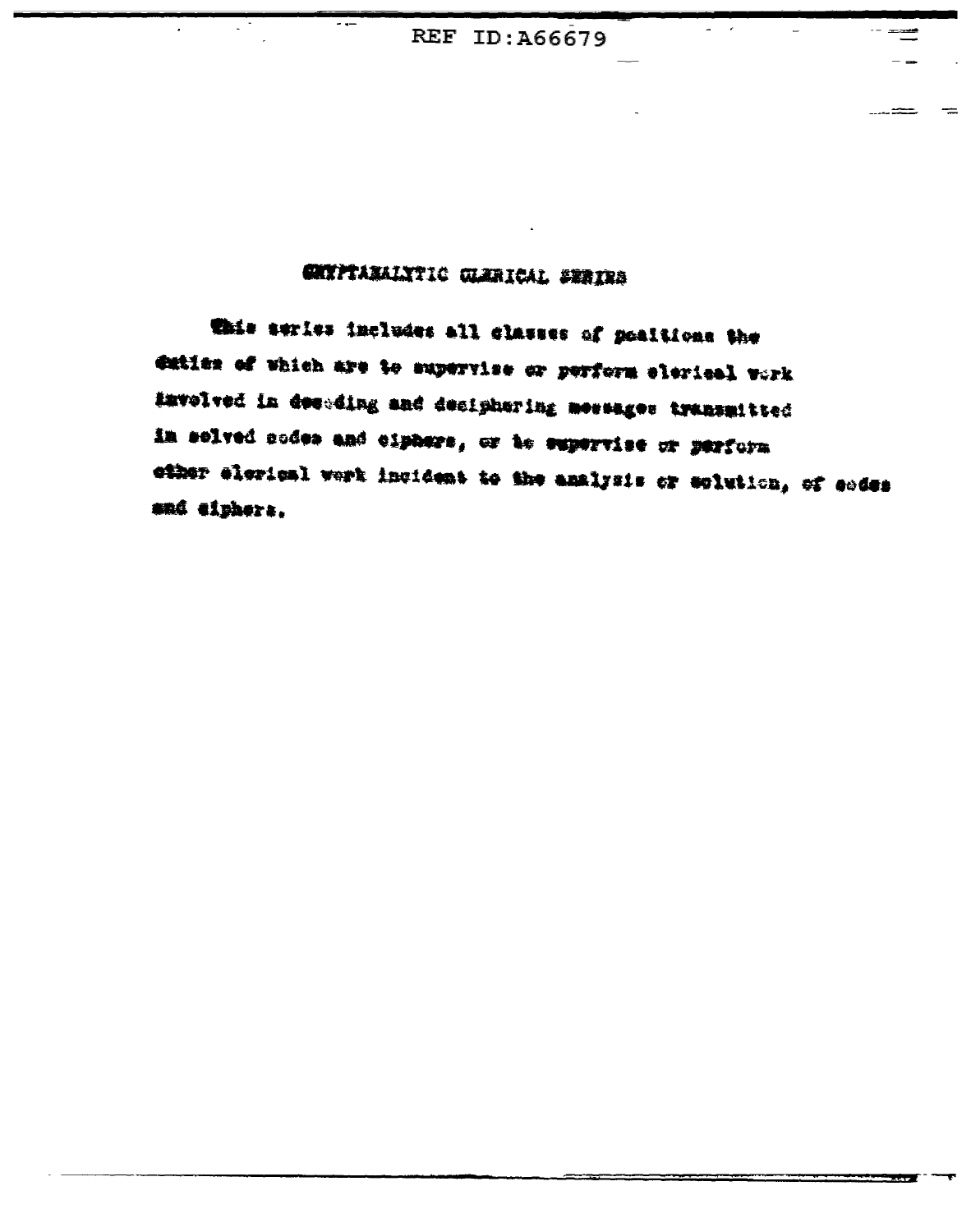#### TRAFFIC ANALYSIS SERIES

This series includes all classes of peaitions, the duties of which are to advise on, administer, supervise, or perform research or ether professional and seientific wark involved in traffic analysis, the study and reconstruction of communications networks, and the applications of traffic analysis to intercept control, eryptanalysis, intelligence, and communication security.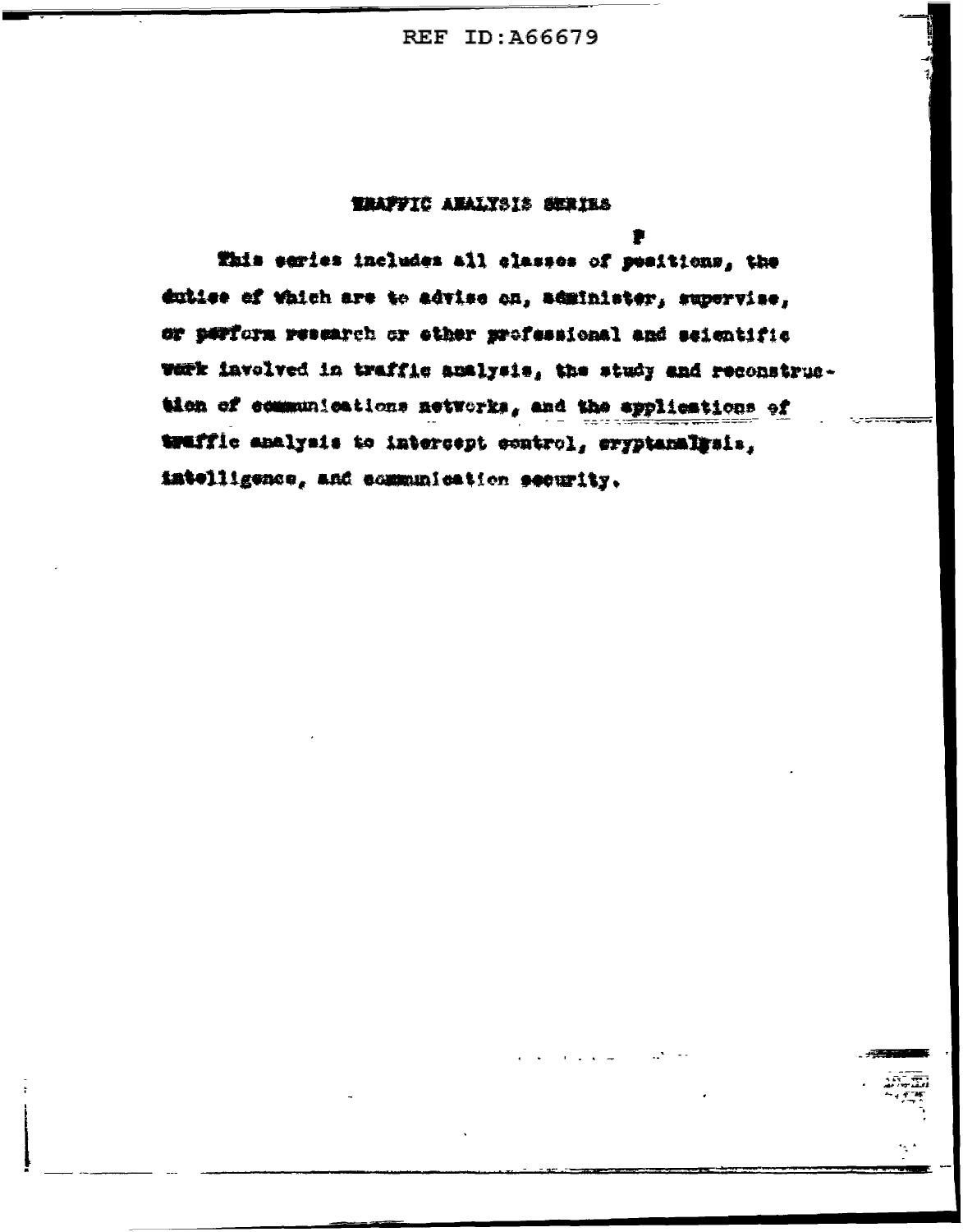**REF ID: A66679** 

#### TRAFFIO ANALYSIS AIDE SERIES

**BP** 

This series includes all classes of positions, the duties of which are to supervise or perform technical duties which are incident, subordinate, or preparatory to the vork of traffic analysts of professional standing in the study and reconstruction of communications networks, and in the application of traffic analysis to intercept control, cryptanalysis, intelligence, and communication security.

**Part**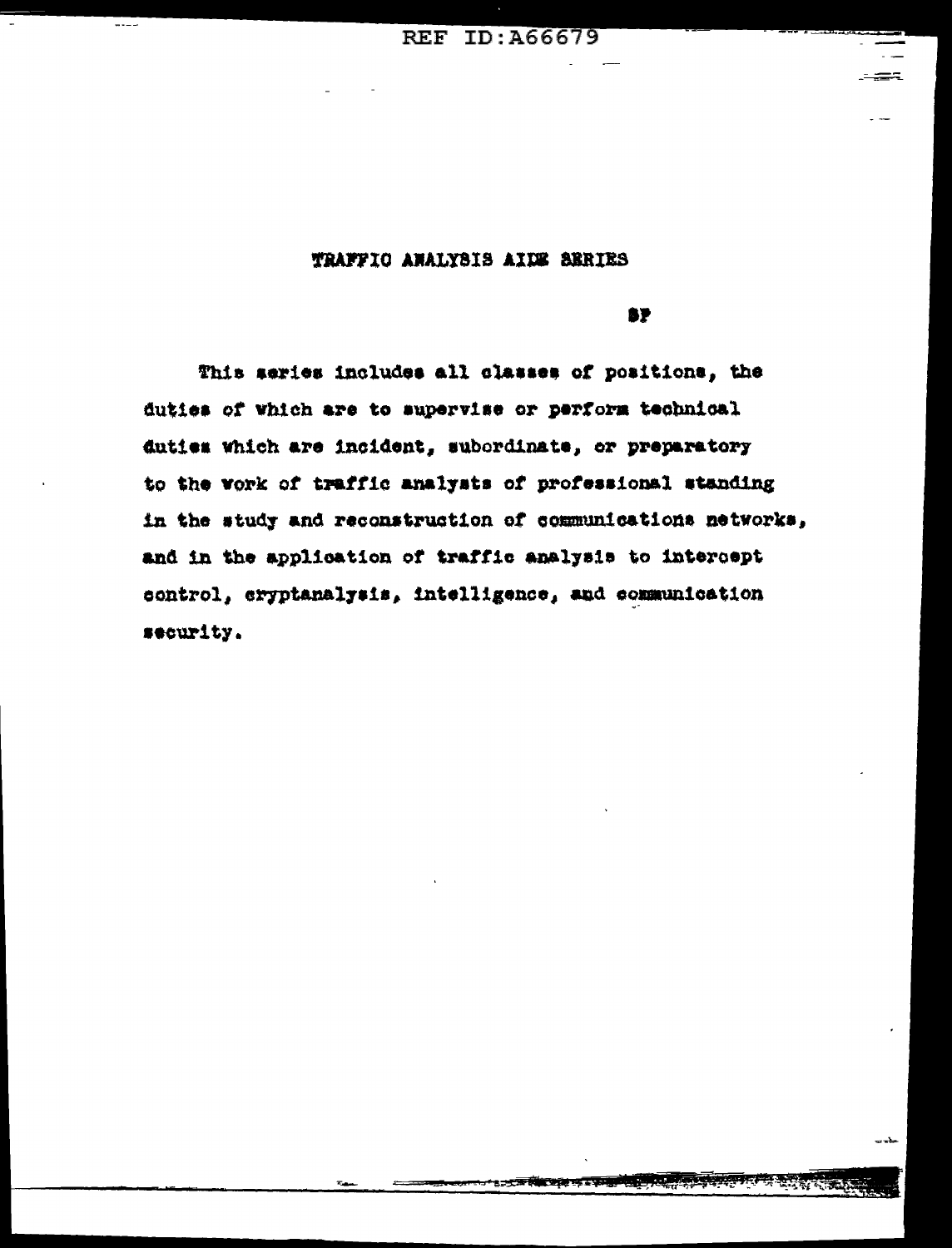# **CHIPTANALYTIC CLERICAL SERIES**

This series includes all classes of positions the duties of which are to supervise or perform slerical work involved in decuding and desiphering messages transmitted in solved sodes and ciphers, or to experite or perform ether elerical work incident to the amalysis or molutica, of endes mai eiphers,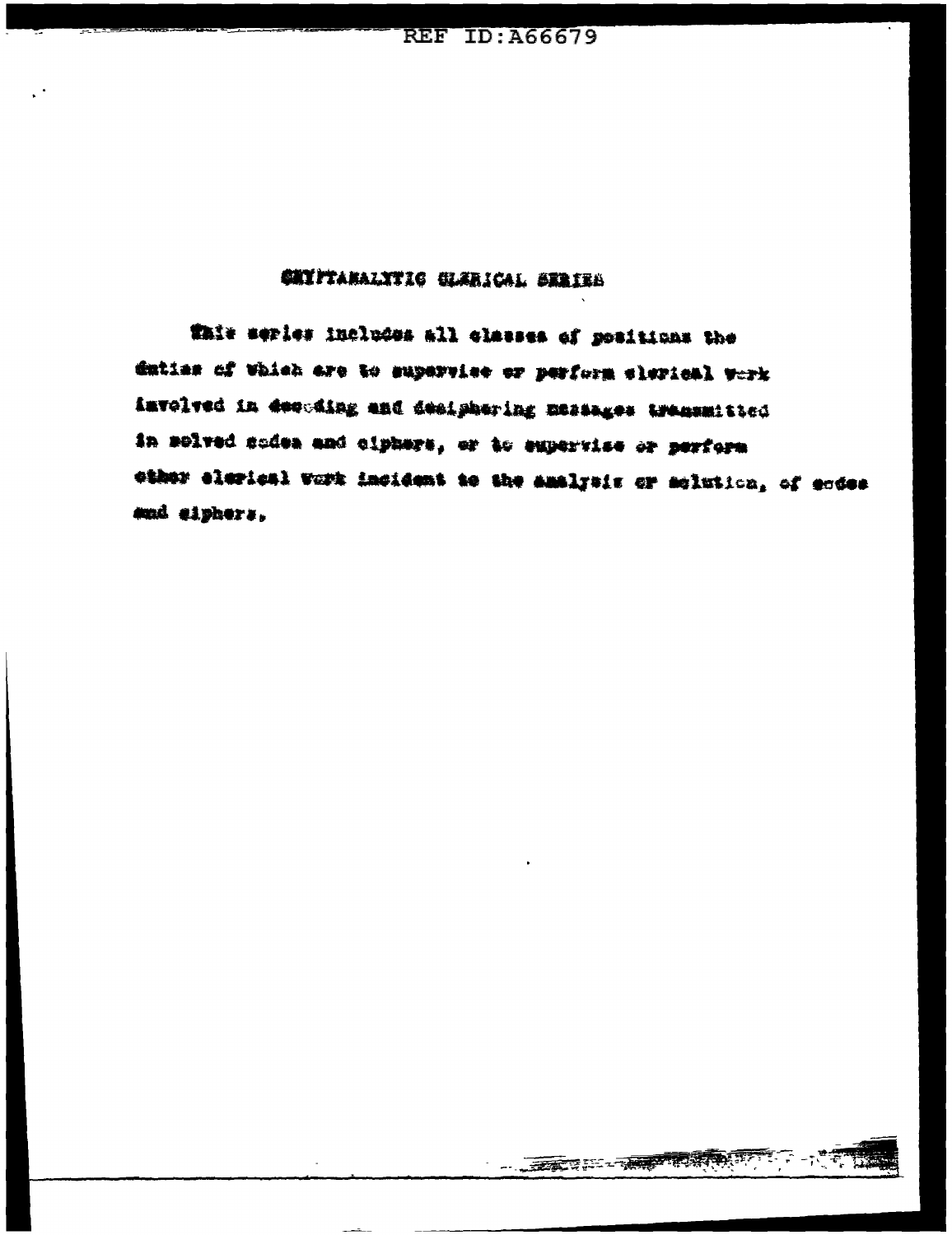#### **CATPTOGRAPHIC AIDE SERIES**

#### $$7 - 1630$

Whis series includes all classes of positions the duties of Which are to supervise or perform technical work insident, subordinate, or preparatory to the work of eryptographers of professional standing in the construction of esdes and eiphers, the development of procedures for and supervision of the use of codes and eiphers, or in the design, development, testing, and operation of new and improved eryptocommunication ayatems, methods, and techniques.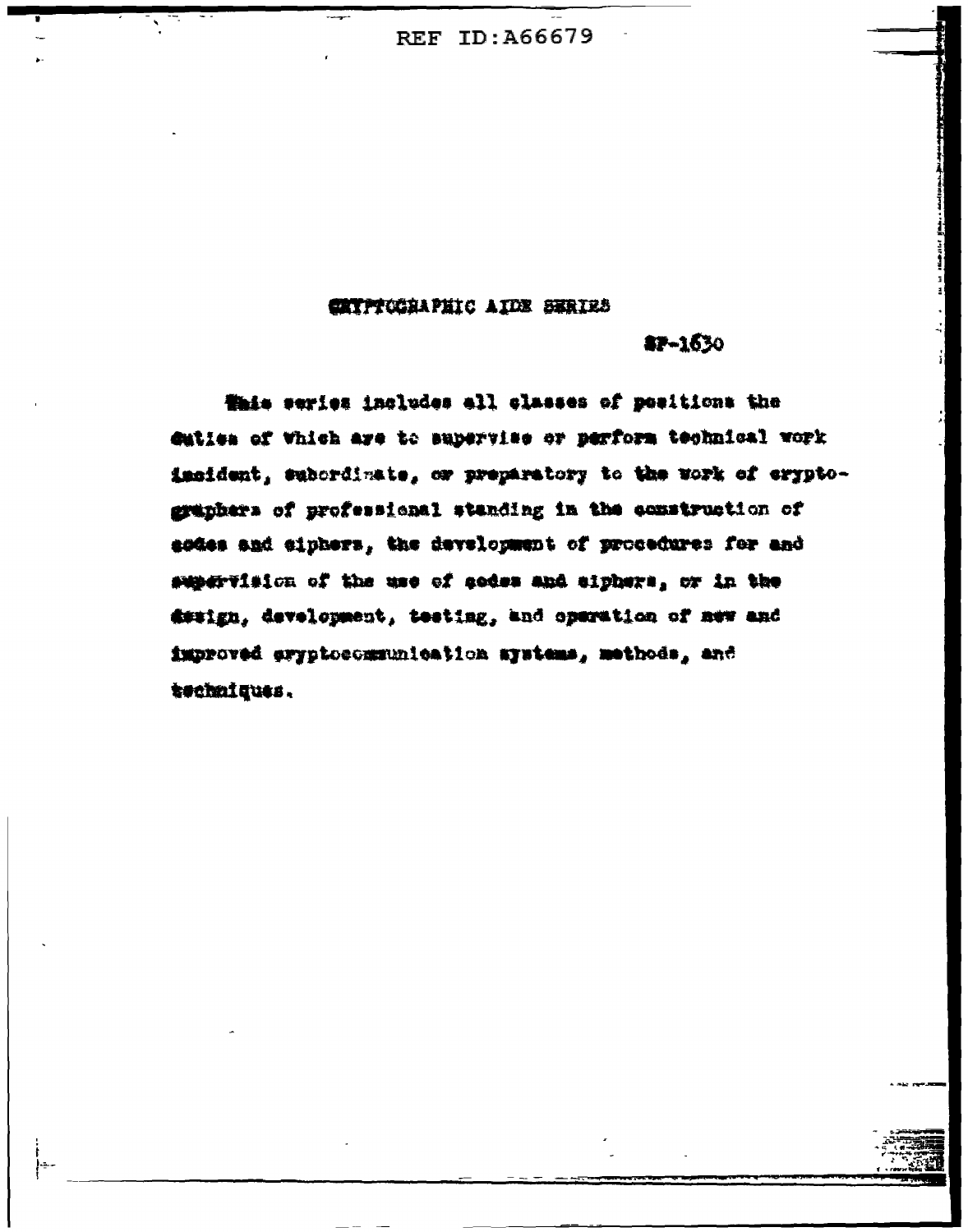### CRYPTOLOGIC ENGINEERING ARRIES

远长 一种细胞

This series includes all classes of positions the duties of which are to advise on, administer, supervise er perform research or other professional seientific and engineering vork in the design, construction, operation, testing, inspection, or evaluation, of mechanical, electrical, #lectronic, electro-mechanical and/or other applicable arypto-communications equipment and aryptanalytic aids, involving literal, teletype, speech or facsimile signal dommunications means.

(This series should exist in P-3 grades and higher only. with training in electrical, mechanical, radio or signal engineering as a background or prerequisite. A eryptologic tagineer could at any time revert to his basic field of maineering if need be.)

چ۔.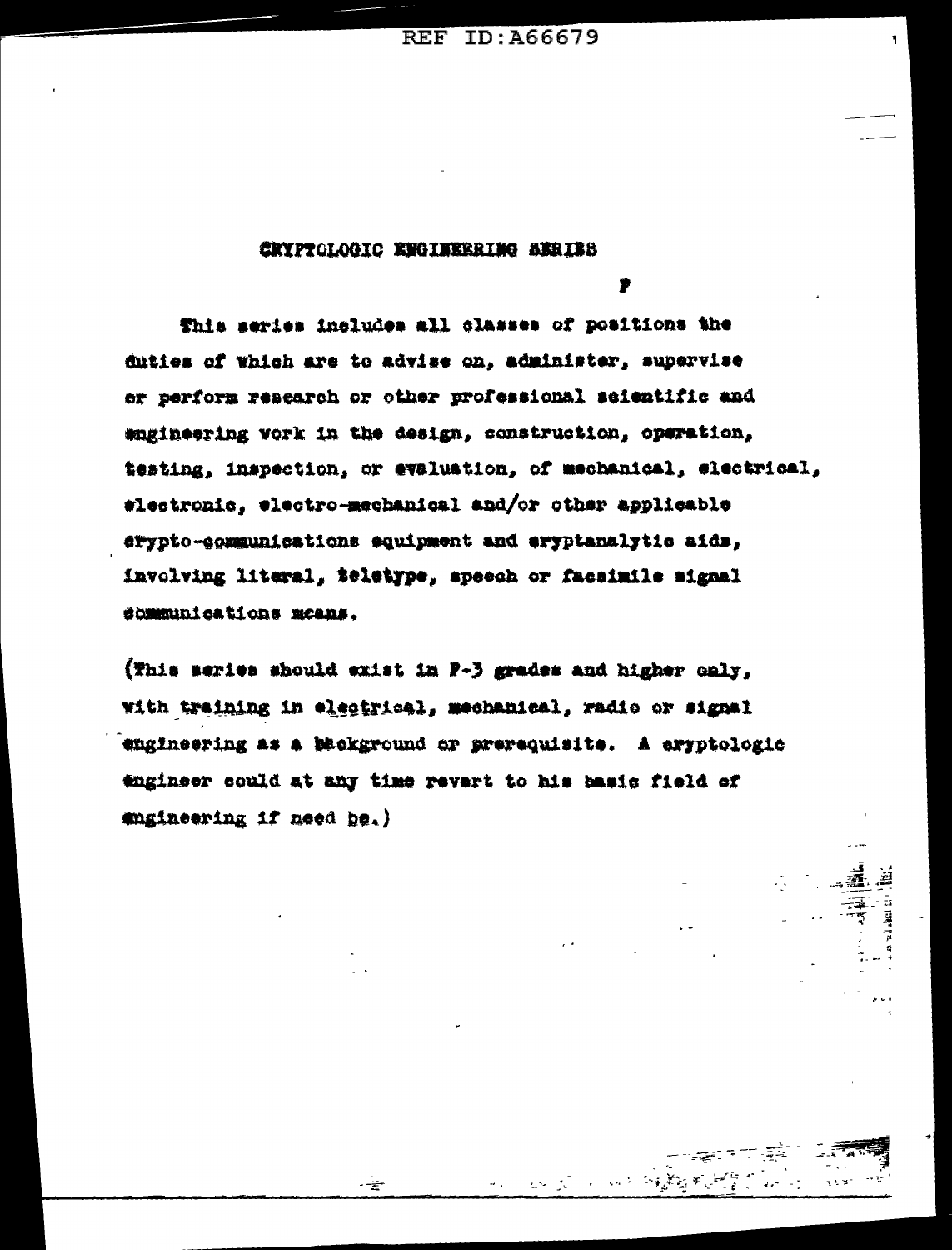#### SIGNAL INTERCEPT ENGINEERING SERIES

This series includes all classes of positions the duties of which are to advise on, administer, supervise or perform research or other professional seientific and engineering work involved in the interception and recording of all forms of communications signals and in the design, development, operation or maintenance of intercept facilities.

7-2 and higher

しょうき ロンゴ フィルード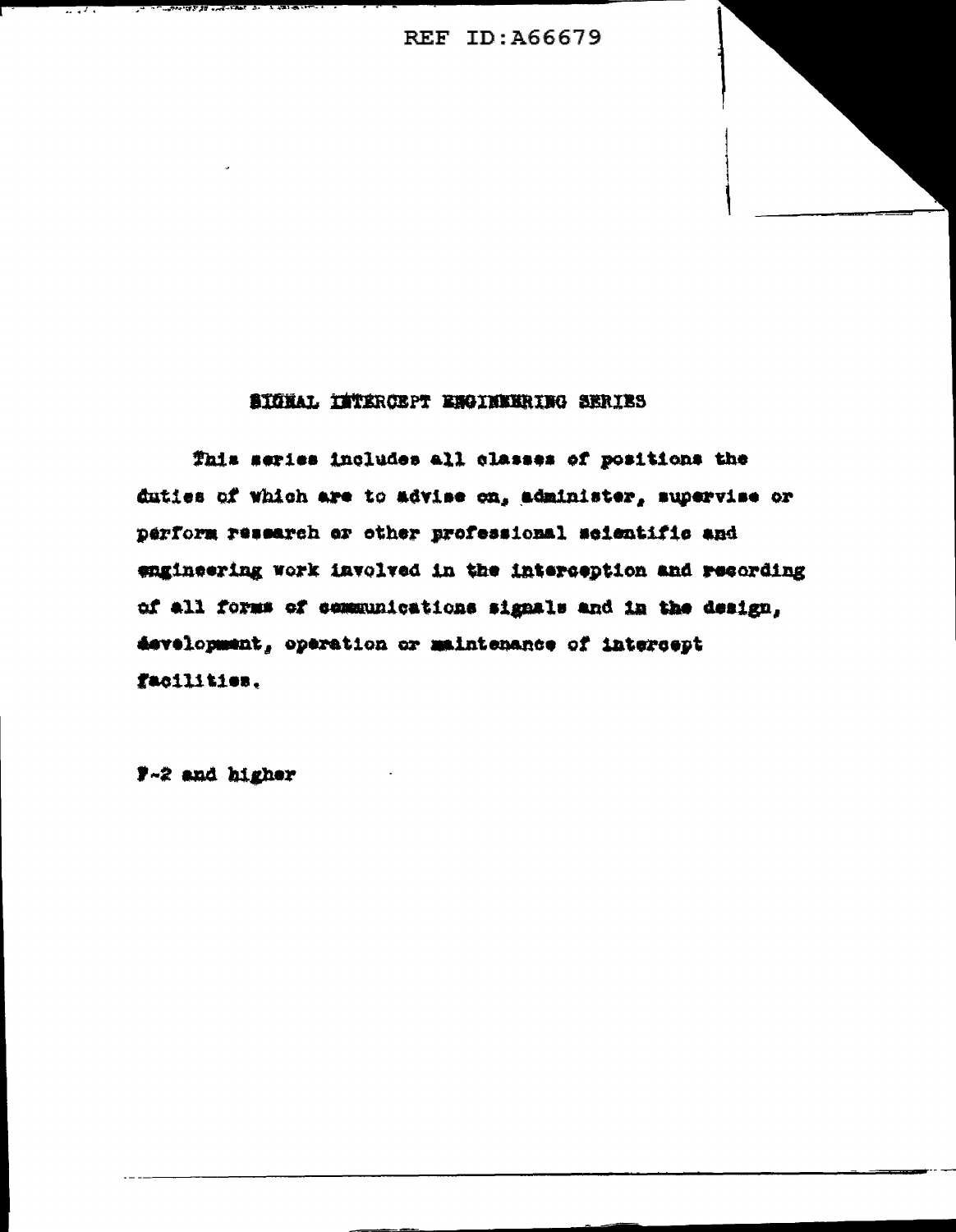#### **CHYPTOLOGIC RESEARCH SERIES**

This series includes all classes of positions the duties of which are to advise on, administer, supervise or perform research or other professional scientific work in the development of principles applicable to cryptography, eryptomechanisms, and cryptanalysis, covering the entire field of communications or any portion thereof. Work in this series is predominantly mathematical or statistical in mature.

(This series should exist in P-3 grades and higher only, with training in mathematics, statistics, physics, or engineering as a background prerequisite.)